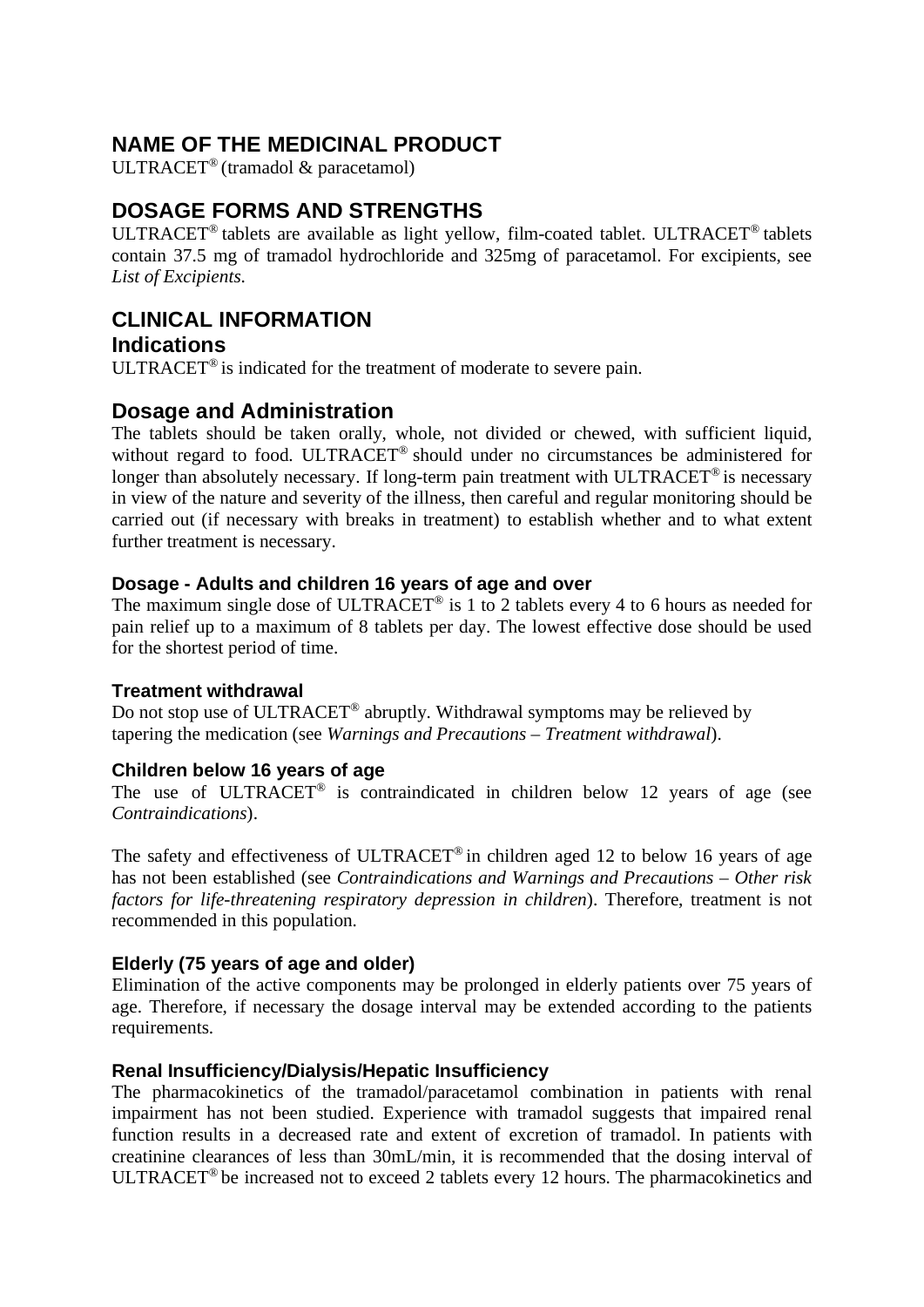tolerability of ULTRACET® in patients with impaired hepatic function has not been studied. Tramadol and paracetamol are both extensively metabolized by the liver. The use of ULTRACET® in patients with severe hepatic impairment is not recommended.

# **Contraindications**

ULTRACET® is contraindicated:

- in all children younger than 12 years of age.
- in post-operative management in children younger than 18 years of age following tonsillectomy and/or adenoidectomy.
- in patients who have previously demonstrated hypersensitivity to tramadol, paracetamol or any other components (see *List of Excipients*) of this product or opioids.
- in cases of acute intoxication with alcohol, hypnotics, centrally acting analgesics, opioids or psychotropic drugs.
- in patients using monoamine oxidase inhibitors (MAOI) concurrently or within the last 14 days. (see *Interactions*)
- in patients with significant respiratory depression (see *Warnings and Precautions*).

## **Warnings and Precautions Seizures**

Seizures have been reported in patients receiving tramadol within the recommended dosage range. Spontaneous post-marketing reports indicate that seizure risk is increased with doses of tramadol above the recommended range. Concomitant use of tramadol increases the seizure risk in patients taking serotonergic drugs including: selective serotonin reuptake inhibitors (SSRI antidepressants or anoretics), tricyclic antidepressants (TCAs) and other tricyclic compounds (e.g., cyclobenzaprine, promethazine, etc), or opioids. Patients with epilepsy or those susceptible to seizures should only be treated with ULTRACET® if there are compelling circumstances.

Administration of tramadol may enhance the seizure risk in patients taking: monoamine oxidase inhibitors (MAOIs), neuroleptics or other drugs that reduce the seizure threshold.

Risk of convulsions may also increase in patients with epilepsy, those with a history of seizures, or in patients with a recognized risk for seizure (such as head trauma, metabolic disorders, alcohol and drug withdrawal, central nervous system [CNS] infections). In tramadol overdose, naloxone administration may increase the risk of seizure.

## **Anaphylactic reactions**

Patients with a history of anaphylactic reactions to codeine and other opioids may be at increased risk and therefore should not receive ULTRACET®.

Serious and rarely fatal anaphylactic reactions have been reported in patients receiving therapy with tramadol.

Advise patients to seek immediate medical attention if they experience any symptoms of a hypersensitivity reaction.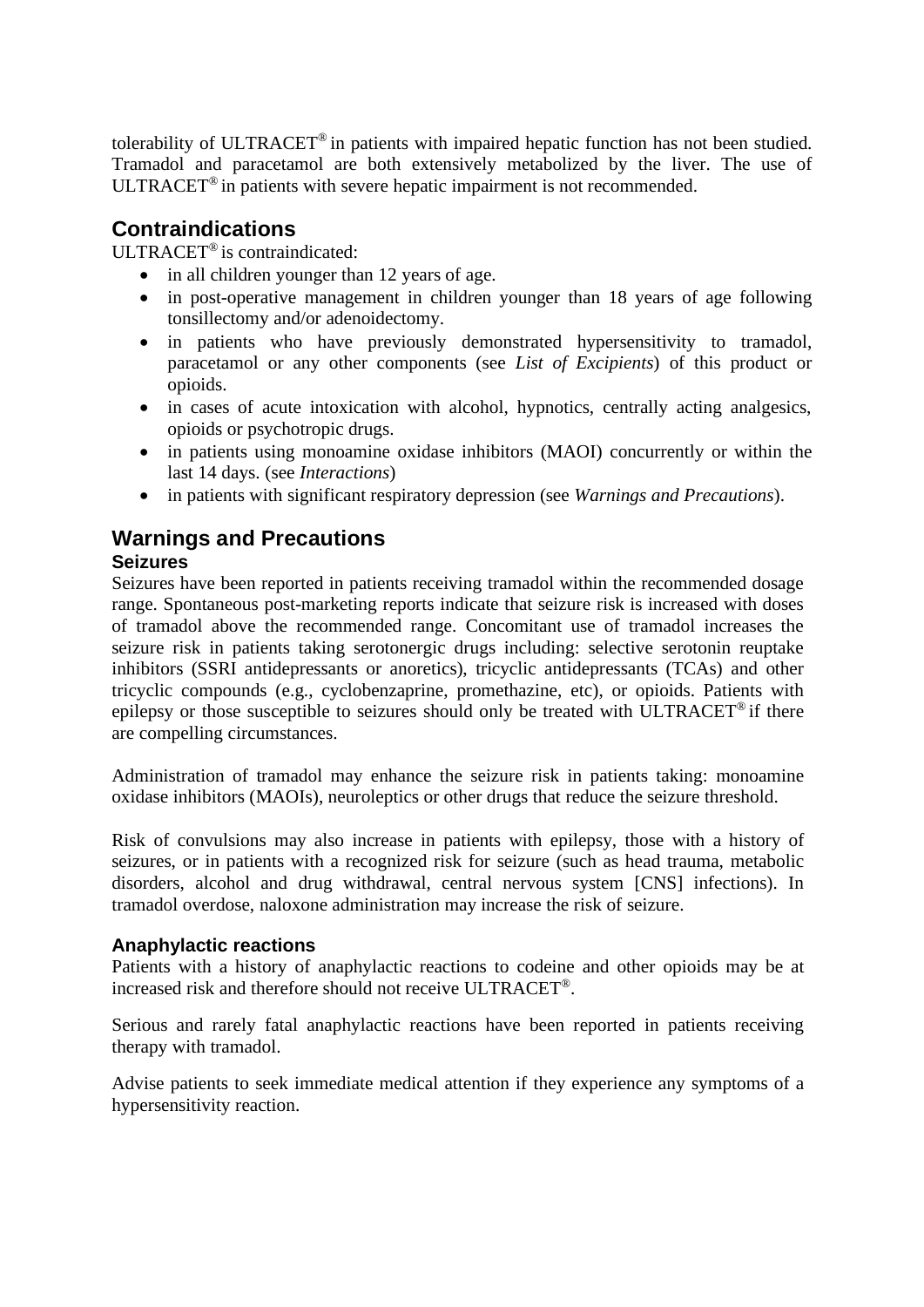## **Respiratory depression**

Patients with significant respiratory depression (see *Contraindications*) or acute, severe bronchial asthma are at increased risk of life-threatening respiratory depression when treated with opioids.

Administer ULTRACET® cautiously in patients at risk for respiratory depression. When large doses of tramadol are administered with anesthetic medications or alcohol, respiratory depression may result. Treat such cases as an overdose. If naloxone is to be administered, use cautiously because it may precipitate seizures.

Opioids can cause sleep-related breathing disorders such as sleep apnea syndromes (including central sleep apnea [CSA]) and hypoxia (including sleep-related hypoxia) (see *Adverse Reactions*). Opioid use increases the risk of CSA in a dose-dependent fashion. Evaluate patients on an ongoing basis for the onset of a new sleep apnea, or a worsening of an existing sleep apnea. In these patients, consider reducing or stopping the opioid treatment if appropriate, using best practices for tapering of opioids (see *Dosage and Administration, Treatment withdrawal; Warnings and Precautions, Treatment withdrawal*).

## **CYP2D6 Ultra-rapid metabolism of tramadol**

Patients who are CYP2D6 ultra-rapid metabolizers may convert tramadol to its active metabolite (M1) more rapidly and completely than other patients. This rapid conversion may result in higher than expected serum M1 levels which could lead to an increased risk of respiratory depression (see *Overdose, Symptoms and signs, Tramadol*). Alternative medication, dose reduction and/or increased monitoring for signs of tramadol overdose, such as respiratory depression is recommended in patients known to be CYP2D6 ultra-rapid metabolizers. (see *Pharmacokinetic Properties, Metabolism*). Even at labeled dosage regimens, individuals who are ultra-rapid metabolizers may have life-threatening or fatal respiratory depression or experience signs of overdose (such as extreme sleepiness, confusion, or shallow breathing) (see *Overdose- Symptoms and signs, Tramadol*).

## **Other risk factors for life-threatening respiratory depression in children**

Life-threatening respiratory depression and death have occurred in children who received tramadol. Tramadol is subject to variability in metabolism based upon CYP2D6 genotype, which can lead to increased exposure to an active metabolite. Based upon postmarketing reports with tramadol, children younger than 12 years of age may be more susceptible to the respiratory depressant effects of tramadol (see *Contraindications*). Furthermore, children with obstructive sleep apnea who are treated with opioids for post-tonsillectomy and/or adenoidectomy pain may be particularly sensitive to their respiratory depressant effect (see *Contraindications*). Because of the risk of life-threatening respiratory depression and death, avoid the use of ULTRACET® in adolescents younger than 18 years of age who have other risk factors that may increase their sensitivity to the respiratory depressant effects of tramadol. Risk factors include conditions associated with hypoventilation such as postoperative status, obstructive sleep apnea and concomitant use of other medications that cause respiratory depression.

As with adults, when prescribing opioids for adolescents, healthcare providers should choose the lowest effective dose for the shortest period of time and inform patients and caregivers about these risks and the signs of opioid overdose (see *Dosage and Administration and Overdose - Symptoms and signs, Tramadol*).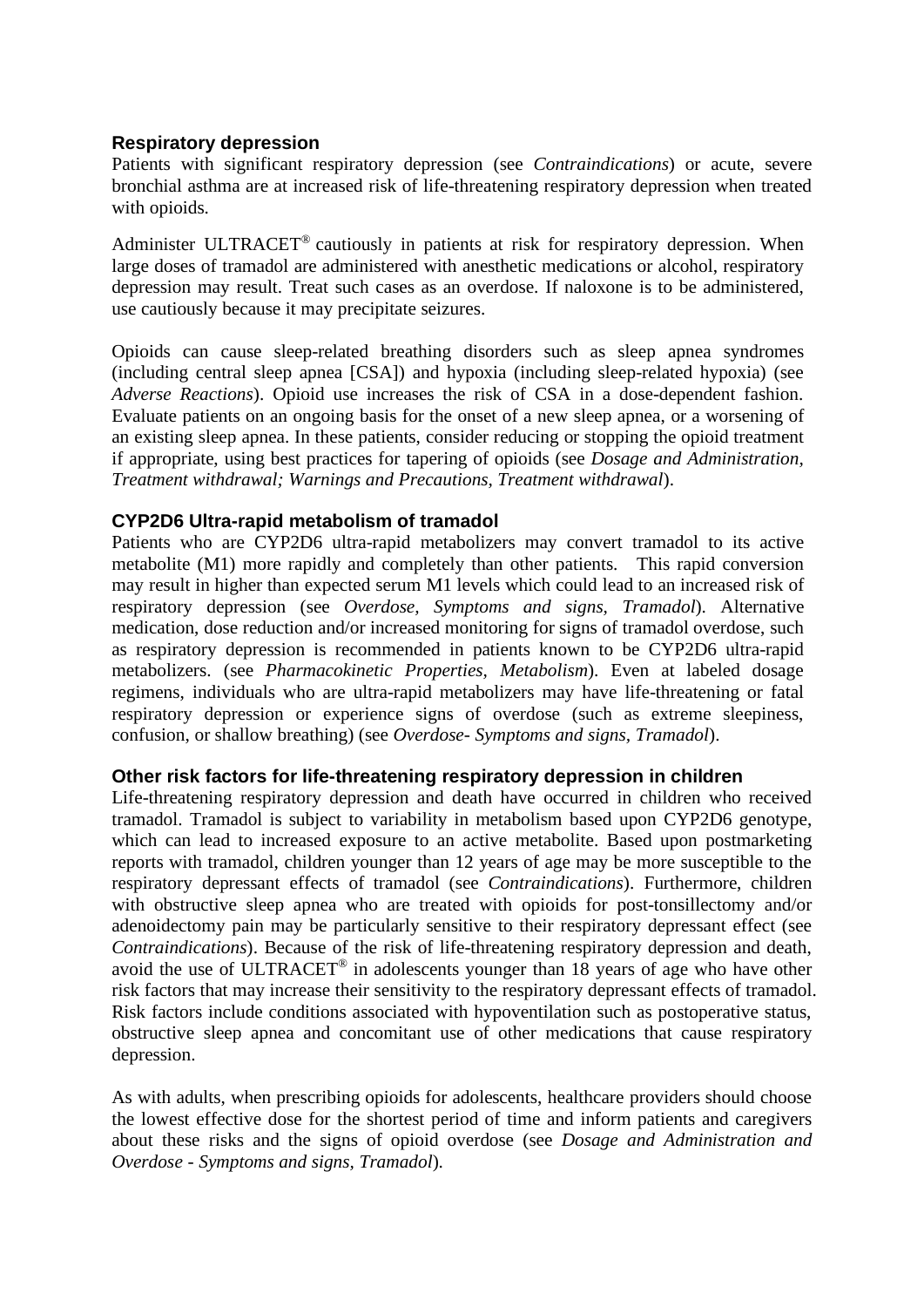## **Use with central nervous system (CNS) depressants, including alcohol**

The concomitant use of tramadol (an active ingredient in ULTRACET®) with CNS depressants, including alcohol, may cause additive CNS depressant effects, including profound sedation and respiratory depression.

ULTRACET® should be used with caution and in reduced dosages when administered to patients receiving CNS depressants (see *Interactions*).

### **Increased intracranial pressure or head trauma**

ULTRACET® should be used with caution patients with increased intracranial pressure or head injury.

### **Drug dependence and potential for abuse**

ULTRACET® contains tramadol as an active ingredient. A portion of the analgesic effect of ULTRACET® is attributable to the binding of the active ingredient, tramadol, to the muopioid receptor. Upon repeated administration of opioids, tolerance, physical dependence, and psychological dependence may develop, even at recommended dosages. Assess each patient's risk for opioid dependence and abuse prior to prescribing ULTRACET® and monitor all patients receiving ULTRACET® for development of these behaviors. Risks are increased in patients with a personal or family history of substance abuse (including drug or alcohol abuse or addiction) or mental illness (e.g., major depression).

ULTRACET® may reduce psychic and physical dependence of the morphine-type (mopioid).

ULTRACET® should not be used in opioid-dependent patients. Tramadol has been shown to reinitiate physical dependence in some patients that have been previously dependent on other opioids. Tramadol is not suitable as a substitute in opioid-dependent patient. Although it is an opioid agonist, it cannot suppress morphine withdrawal symptoms. Dependence and abuse, including drug-seeking behaviours and taking illicit actions to obtain this drug are not limited to those patients with poor history of opioid dependence. In severe respiratory insufficiency, ULTRACET® is not recommended.

### **Increased risk of hepatotoxicity with alcohol use**

Chronic heavy alcohol abusers may be at increased risk of liver toxicity from excessive paracetamol use.

### **Treatment withdrawal**

Withdrawal symptoms may occur if ULTRACET<sup>®</sup> is discontinued abruptly. Panic attacks, severe anxiety, hallucinations, paresthesia, tinnitus and unusual CNS symptoms have also been very rarely reported with abrupt discontinuation of tramadol hydrochloride. Clinical experience suggests that withdrawal symptoms may be relieved by tapering the medication.

### **Use with serotonergic drugs**

Use ULTRACET<sup>®</sup> with great caution in patients taking serotonergic drugs including SSRIs. Concomitant use of tramadol with serotonergic drugs including SSRIs increases the risk of adverse events including seizure and serotonin syndrome (see *Interactions*).

## **Renal impairment**

ULTRACET® has not been studied in patients with impaired renal function. In patients with creatinine clearances of less than 30 ml/min, it is recommended that the dosing interval of ULTRACET® be increased not exceed 2 tablets every 12 hours.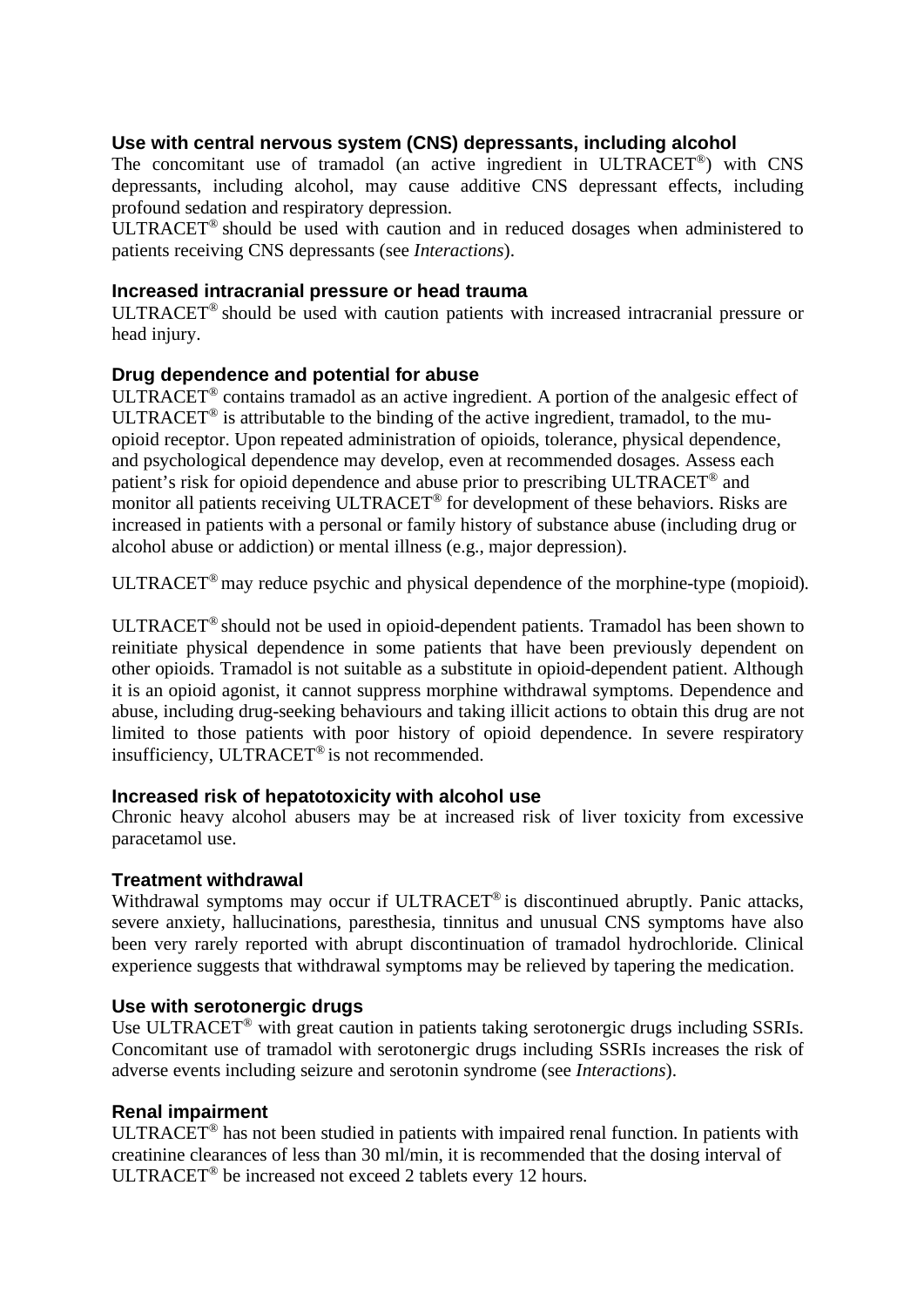## **Hepatic impairment**

The use of ULTRACET<sup>®</sup> in patients with severe hepatic impairment is not recommended.

### **Serious skin reactions**

Serious skin reactions such as acute generalized exanthematous pustulosis (AGEP), Stevens-Johnson syndrome (SJS), and toxic epidermal necrolysis (TEN), have been reported very rarely in patients receiving paracetamol. Patients should be informed about the signs of serious skin reactions, and use of the drug should be discontinued at the first appearance of skin rash or any other sign of hypersensitivity.

## **Hyponatremia**

Hyponatremia has been reported very rarely with the use of ULTRACET®, usually in patients with predisposing risk factors, such as elderly patients and/or patients using concomitant medications that may cause hyponatremia. In some reports, this hyponatremia appeared to be the result of the syndrome of inappropriate antidiuretic hormone secretion  $(SIADH)$  and resolved with discontinuation of ULTRACET<sup>®</sup> and appropriate treatment (e.g., fluid restriction). During ULTRACET® treatment, monitoring for signs and symptoms of hyponatremia is recommended for patients with predisposing risk factors.

## **Precautions general**

The recommended dose of ULTRACET® should not be exceeded.

ULTRACET® should not be co-administered with other tramadol or paracetamol-containing compounds.

## **Interactions**

Based on its pharmacodynamic and pharmacokinetic properties, tramadol and paracetamol exhibits a potential for pharmacodynamic and pharmacokinetic interactions. The various types of interaction, associated general recommendations and lists of examples are described below. These lists of examples are not comprehensive and therefore it is recommended that the label of each drug that is co-administered with tramadol and paracetamol be consulted for information related to interaction pathways, potential risks, and specific actions to be taken with regards to co-administration.

| <b>Inhibitors of CYP2D6</b> |                                                                                    |
|-----------------------------|------------------------------------------------------------------------------------|
| Mechanism:                  | Enzyme inhibition resulting in decreased rate of metabolism of                     |
|                             | tramadol                                                                           |
| Clinical Impact:            | The concomitant use of ULTRACET® and CYP2D6 inhibitors may                         |
|                             | result in an increase in the plasma concentration of tramadol and a                |
|                             | decrease in the plasma concentration of M1, particularly when an                   |
|                             | inhibitor is added after a stable dose of ULTRACET <sup>®</sup> is achieved. Since |
|                             | M1 is a more potent µ-opioid agonist, decreased M1 exposure could                  |
|                             | result in decreased therapeutic effects, and may result in signs and               |
|                             | symptoms of opioid withdrawal in patients who had developed physical               |
|                             | dependence to tramadol. Increased tramadol exposure can result in                  |
|                             | increased or prolonged therapeutic effects and increased risk for serious          |

**Table 1. Drug Interactions with ULTRACET®**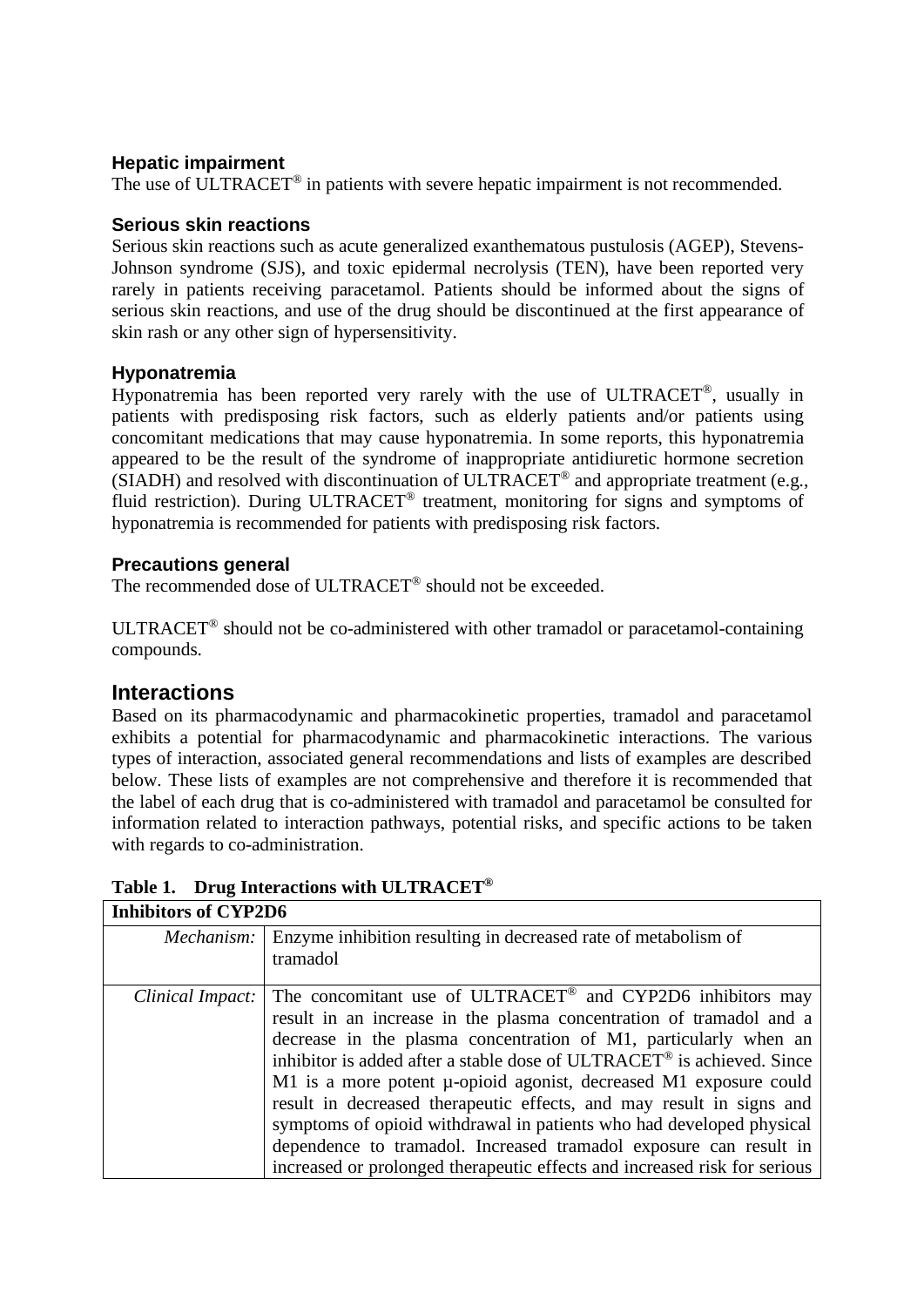|                             | adverse events including seizures and serotonin syndrome.                                                                                                                                                                                                                                                                                                                                                                                                                                                                                                                                           |  |
|-----------------------------|-----------------------------------------------------------------------------------------------------------------------------------------------------------------------------------------------------------------------------------------------------------------------------------------------------------------------------------------------------------------------------------------------------------------------------------------------------------------------------------------------------------------------------------------------------------------------------------------------------|--|
|                             | After stopping an inhibitor of CYP2D6, as the effects of the inhibitor<br>decline, the tramadol plasma concentration will decrease and the M1<br>plasma concentration will increase which could increase or prolong<br>therapeutic effects but also increase adverse reactions related to opioid<br>toxicity, and may cause potentially fatal respiratory depression (see<br>Pharmacological Properties - Pharmacokinetic properties).                                                                                                                                                              |  |
| Intervention:               | If concomitant use of an inhibitor of CYP2D6 is necessary, follow<br>patients closely for adverse reactions including opioid withdrawal,<br>seizures and serotonin syndrome (see Warnings and Precautions –<br>CYP2D6 ultrarapid metabolism of tramadol).                                                                                                                                                                                                                                                                                                                                           |  |
|                             | If an inhibitor of CYP2D6 is discontinued, consider lowering<br>ULTRACET <sup>®</sup> dosage until stable drug effects are achieved. Follow<br>patients closely for adverse events including respiratory depression and<br>sedation.                                                                                                                                                                                                                                                                                                                                                                |  |
| <i>Examples</i>             | Quinidine, fluoxetine, paroxetine, amitriptyline and bupropion                                                                                                                                                                                                                                                                                                                                                                                                                                                                                                                                      |  |
| <b>Inhibitors of CYP3A4</b> |                                                                                                                                                                                                                                                                                                                                                                                                                                                                                                                                                                                                     |  |
| Mechanism:                  | Enzyme inhibition resulting in decreased rate of metabolism of tramadol                                                                                                                                                                                                                                                                                                                                                                                                                                                                                                                             |  |
| Clinical Impact:            | The concomitant use of ULTRACET <sup>®</sup> and an inhibitor of CYP3A4 can                                                                                                                                                                                                                                                                                                                                                                                                                                                                                                                         |  |
| Intervention:               | increase the plasma concentration of tramadol and may result in a<br>greater amount of metabolism via CYP2D6 and greater levels of M1.<br>After stopping an inhibitor of CYP3A4, as the effects of the inhibitor<br>decline, the tramadol plasma concentration will decrease, resulting in<br>decreased opioid efficacy and possibly signs and symptoms of opioid<br>withdrawal in patients who had developed physical dependence to<br>tramadol.<br>If concomitant use is necessary, consider dosage reduction of<br>ULTRACET <sup>®</sup> until stable drug effects are achieved. Follow patients |  |
|                             | closely for increased risk of serious adverse events including seizures<br>and serotonin syndrome, and adverse reactions related to opioid toxicity<br>including potentially fatal respiratory depression, particularly when an<br>inhibitor is added after a stable dose of ULTRACET <sup>®</sup> is achieved.                                                                                                                                                                                                                                                                                     |  |
|                             | If an inhibitor of CYP3A4 is discontinued, consider increasing the<br>ULTRACET <sup>®</sup> dosage until stable drug effects are achieved and follow<br>patients for signs and symptoms of opioid withdrawal.                                                                                                                                                                                                                                                                                                                                                                                       |  |
| Examples                    | Macrolide antibiotics (e.g., erythromycin), azole-antifungal agents (e.g.,<br>ketoconazole), protease inhibitors (e.g., ritonavir)                                                                                                                                                                                                                                                                                                                                                                                                                                                                  |  |
| <b>CYP3A4 Inducers</b>      |                                                                                                                                                                                                                                                                                                                                                                                                                                                                                                                                                                                                     |  |
| Mechanism:                  | Enzyme induction resulting in increased rate of metabolism of tramadol.                                                                                                                                                                                                                                                                                                                                                                                                                                                                                                                             |  |
| Clinical Impact:            | The concomitant use of ULTRACET® and an inducer of CYP3A4 can<br>decrease the plasma concentration of tramadol, resulting in decreased<br>efficacy or onset of a withdrawal syndrome in patients who have                                                                                                                                                                                                                                                                                                                                                                                           |  |
|                             | developed physical dependence to tramadol.<br>After stopping an inducer of CYP3A4, as the effects of the inducer                                                                                                                                                                                                                                                                                                                                                                                                                                                                                    |  |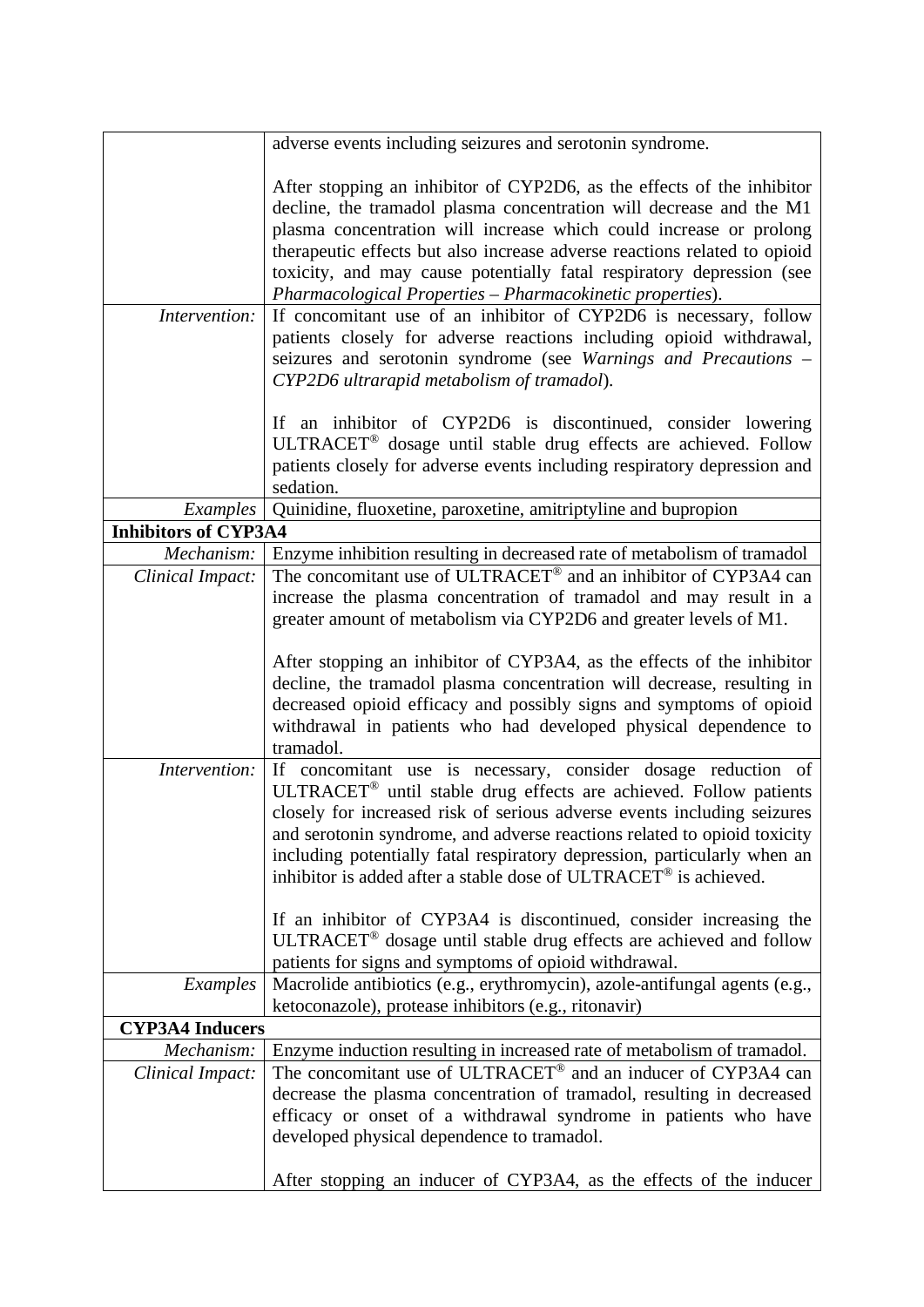|                           | decline, the tramadol plasma concentration will increase, which could        |  |
|---------------------------|------------------------------------------------------------------------------|--|
|                           | increase or prolong both the therapeutic effects and adverse reactions,      |  |
|                           | and may cause serious respiratory depression, seizures and serotonin         |  |
|                           | syndrome.                                                                    |  |
| Intervention:             | If concomitant use is necessary, consider increasing the ULTRACET®           |  |
|                           | dosage until stable drug effects are achieved. Follow patients for signs     |  |
|                           | of opioid withdrawal.                                                        |  |
|                           |                                                                              |  |
|                           | If an inducer of CYP3A4 is discontinued, consider ULTRACET <sup>®</sup>      |  |
|                           | dosage reduction and monitor for seizures and serotonin syndrome, and        |  |
|                           | signs of sedation and respiratory depression.                                |  |
|                           |                                                                              |  |
|                           | Patients taking carbamazepine, an inducer of CYP3A4, may have a              |  |
|                           | significantly reduced<br>analgesic effect of tramadol. Because               |  |
|                           | carbamazepine increases tramadol metabolism and because of the               |  |
|                           | seizure risk associated with tramadol, concomitant administration of         |  |
|                           | ULTRACET <sup>®</sup> and carbamazepine is not recommended.                  |  |
| Examples:                 | Rifampin, carbamazepine, phenytoin                                           |  |
|                           | Benzodiazepines and Other Central Nervous System (CNS) Depressants including |  |
| alcohol                   |                                                                              |  |
| Mechanism:                | Additive or synergistic pharmacodynamic effect                               |  |
| Clinical Impact:          | The concomitant use of tramadol with central nervous system                  |  |
|                           | depressants, such as benzodiazepines and other sedatives/hypnotics,          |  |
|                           | anesthetic agents, phenothiazines, tranquilizers, opioids or alcohol, may    |  |
|                           | produce additive CNS depressant effects, such as profound sedation and       |  |
|                           | respiratory depression. If concomitant use of ULTRACET® with a CNS           |  |
|                           | depressant is clinically necessary, prescribe the lowest effective dosages   |  |
|                           | and minimum duration for both drugs, and follow patients closely for         |  |
|                           | signs of respiratory depression.                                             |  |
|                           |                                                                              |  |
|                           | Due to additive pharmacodynamic effect, the concomitant use of               |  |
|                           | benzodiazepines or other CNS depressants, including alcohol, can             |  |
|                           | increase the risk of hypotension, respiratory depression, profound           |  |
|                           | sedation, coma, and death.                                                   |  |
| Intervention:             | Reserve concomitant prescribing of these drugs for use in patients for       |  |
|                           | whom alternative treatment options are inadequate. Limit dosages and         |  |
|                           | durations to the minimum required. Follow patients closely for signs of      |  |
|                           | respiratory depression and sedation (see Warnings and Precautions).          |  |
| <i>Examples:</i>          | Benzodiazepines and other sedatives/hypnotics, tranquilizers, muscle         |  |
|                           | relaxants, general anesthetics, other opioids, alcohol.                      |  |
| <b>Serotonergic Drugs</b> |                                                                              |  |
| Mechanism:                | Additive or synergistic pharmacodynamic effect                               |  |
| Clinical Impact:          | Concomitant use of tramadol with serotonergic drugs increases the risk       |  |
|                           |                                                                              |  |
|                           | of adverse events, including seizures and serotonin syndrome.                |  |
| Intervention:             | Use caution when administering ULTRACET <sup>®</sup> in patients taking      |  |
|                           | serotonergic drugs and monitor for signs of adverse events. Discontinue      |  |
|                           | ULTRACET <sup>®</sup> if serotonin syndrome is suspected.                    |  |
| <i>Examples:</i>          | Selective<br>serotonin reuptake inhibitors (SSRIs),<br>serotonin<br>and      |  |
|                           |                                                                              |  |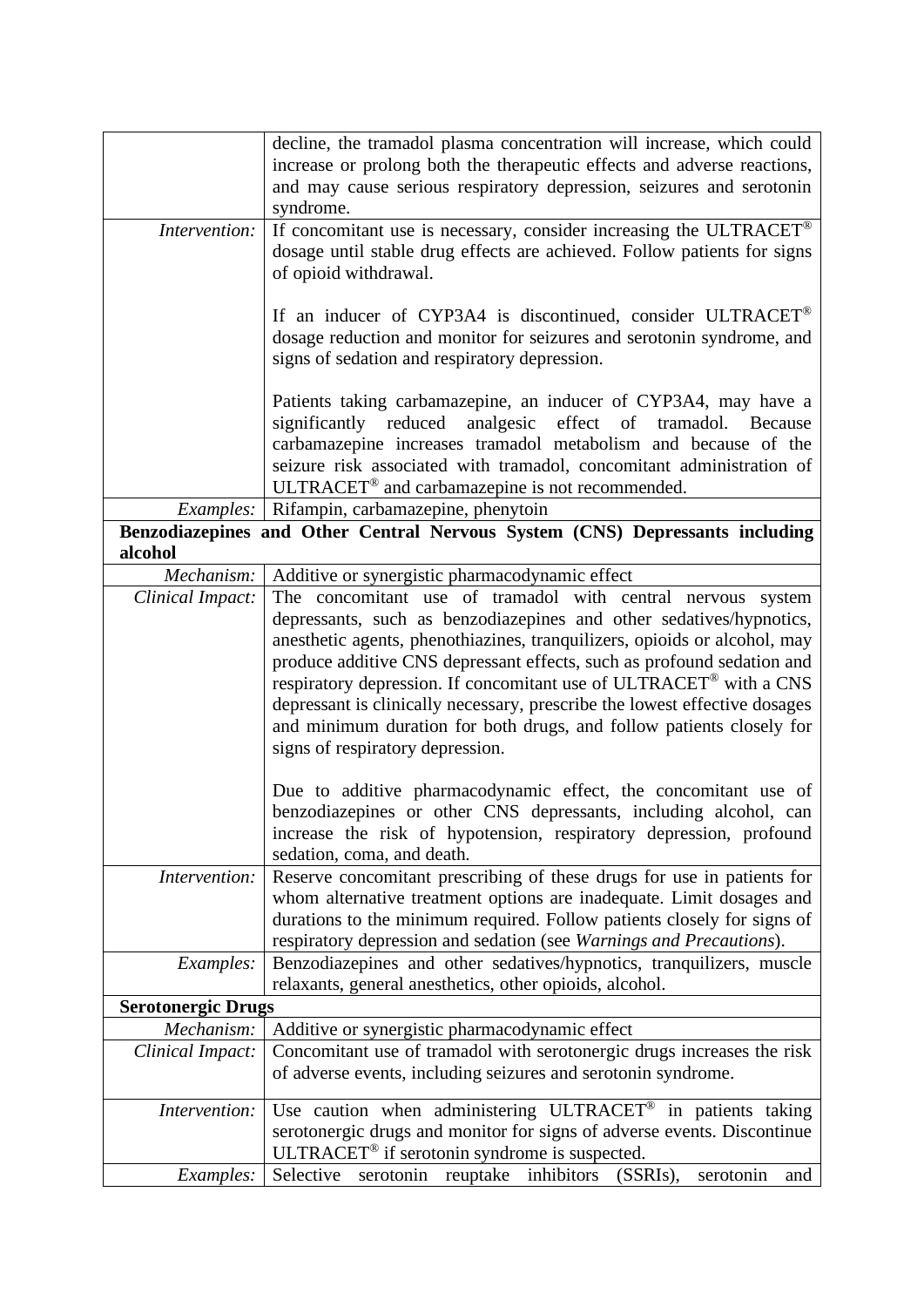|                         | norepinephrine reuptake inhibitors (SNRIs), tricyclic antidepressants                                                                            |  |
|-------------------------|--------------------------------------------------------------------------------------------------------------------------------------------------|--|
|                         | (TCAs), triptans, 5-HT3 receptor antagonists, drugs that affect the                                                                              |  |
|                         | serotonin neurotransmitter system (e.g., mirtazapine and trazodone) and                                                                          |  |
|                         | some muscle relaxants (e.g., cyclobenzaprine, metaxalone).                                                                                       |  |
|                         | <b>Monoamine Oxidase Inhibitors (MAOIs)</b>                                                                                                      |  |
| Mechanism:              | Additive or synergistic pharmacodynamic effect                                                                                                   |  |
| Clinical Impact:        | The concomitant use of ULTRACET® with MAOIs, or use within 14                                                                                    |  |
|                         | days of their discontinuation, is contraindicated due to the increased                                                                           |  |
|                         | risk of seizures and serotonin syndrome (see <i>Contraindications</i> ).                                                                         |  |
|                         |                                                                                                                                                  |  |
|                         | MAOI interactions with opioids may manifest as serotonin syndrome                                                                                |  |
|                         | (see Warnings and Precautions - Use with serotonergic drugs) or                                                                                  |  |
|                         | opioid toxicity (e.g., respiratory depression, coma) (see Warnings and                                                                           |  |
|                         | Precautions - Respiratory depression).                                                                                                           |  |
| Intervention:           | Do not use ULTRACET <sup>®</sup> in patients taking MAOIs or within 14 days                                                                      |  |
|                         | of stopping such treatment.                                                                                                                      |  |
| Examples:               | phenelzine, tranylcypromine, linezolid                                                                                                           |  |
| <b>Warfarin</b>         |                                                                                                                                                  |  |
| Clinical Impact:        | As medically appropriate, periodic evaluation of prothrombin time                                                                                |  |
|                         | should be performed when ULTRACET <sup>®</sup> and these agents are                                                                              |  |
|                         | administered concurrently due to reports of increased International                                                                              |  |
|                         | Normalized Ratio (INR) in some patients.                                                                                                         |  |
|                         |                                                                                                                                                  |  |
|                         | Post-marketing surveillance of tramadol has revealed rare reports of<br>alteration of warfarin effect, including elevation of prothrombin times. |  |
|                         |                                                                                                                                                  |  |
|                         | There have been several reports that suggest that paracetamol may                                                                                |  |
|                         | produce hypoprothrombinemia when administered with warfarin-like                                                                                 |  |
|                         | compounds.                                                                                                                                       |  |
| Intervention:           | Monitor the prothrombin time of patients on warfarin for signs of an                                                                             |  |
|                         | interaction and adjust the dosage of warfarin as needed.                                                                                         |  |
| <b>Flucloxacillin</b>   |                                                                                                                                                  |  |
|                         | Mechanism: Additive or synergistic pharmacodynamic effect                                                                                        |  |
| Clinical Impact:        | High anion gap metabolic acidosis (HAGMA) from pyroglutamic acid                                                                                 |  |
|                         | (5 oxoprolinemia) has been reported with concomitant use of                                                                                      |  |
|                         | therapeutic doses of acetaminophen and flucloxacillin. Patients reported                                                                         |  |
|                         | to be most at risk are elderly females with underlying disease such as                                                                           |  |
|                         | sepsis, renal function abnormality, and malnutrition. Most patients                                                                              |  |
|                         | improve after stopping one or both of the drugs.                                                                                                 |  |
| Intervention:           | Caution should be taken when flucloxacillin is used concomitantly with                                                                           |  |
|                         | acetaminophen as concurrent intake has been associated with HAGMA,                                                                               |  |
|                         | especially in patients with risk factors. Discontinue ULTRACET <sup>®</sup>                                                                      |  |
|                         | and/or flucloxacillin if HAGMA is suspected.                                                                                                     |  |
| <b>Cimetidine</b>       |                                                                                                                                                  |  |
| Clinical Impact:        | Concomitant administration of tramadol and cimetidine does not result                                                                            |  |
|                         | in clinically significant changes in tramadol pharmacokinetics.                                                                                  |  |
|                         |                                                                                                                                                  |  |
| <b>Opioid Agonists/</b> |                                                                                                                                                  |  |
| <b>Antagonists</b>      |                                                                                                                                                  |  |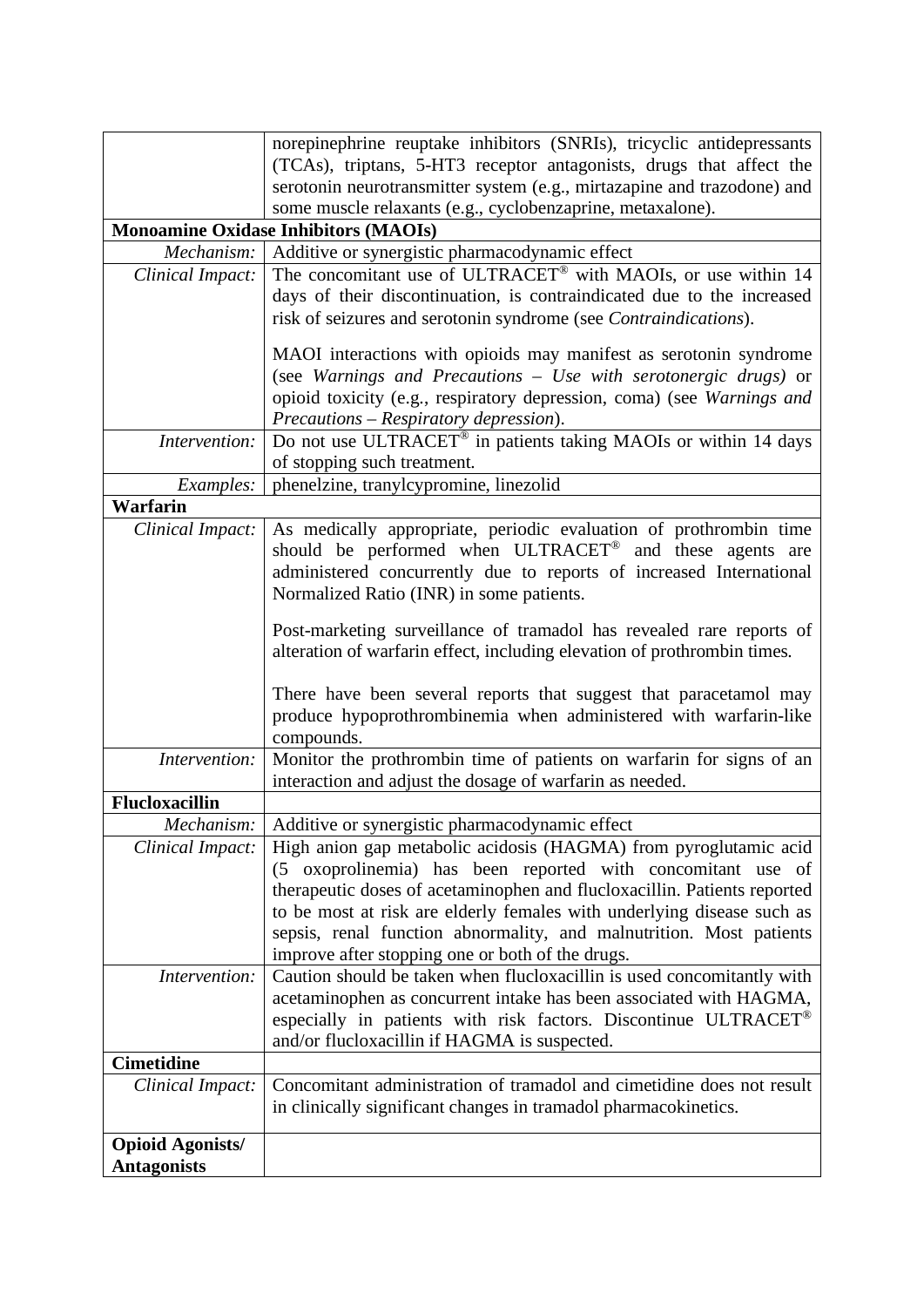| Clinical Impact:  | Concomitant administration of ULTRACET®<br>opioid<br>and                                       |  |
|-------------------|------------------------------------------------------------------------------------------------|--|
|                   | agonist/antagonists (e.g., buprenorphine, nalbuphine, pentazocine) is                          |  |
|                   | not advisable, because the decreased analgesic effect by competitive                           |  |
|                   | blocking effect at the receptors can precipitate withdrawal syndrome.                          |  |
| <b>Digoxin</b>    |                                                                                                |  |
|                   | <i>Clinical Impact:</i>   Post-marketing surveillance of tramadol has revealed rare reports of |  |
|                   | digoxin toxicity.                                                                              |  |
| <b>Diflunisal</b> |                                                                                                |  |
| Clinical Impact:  | Concomitant use of diflunisal and paracetamol produces 50% increase                            |  |
|                   | in paracetamol plasma levels in normal volunteers. The clinical                                |  |
|                   | significance of these findings have not been established. ULTRACET <sup>®</sup>                |  |
|                   | should be used cautiously and patients be monitored carefully.                                 |  |

## **Pregnancy and Breast-feeding**

Animal studies do not indicate direct or indirect harmful effects with respect to pregnancy, embryonal/fetal development, parturition or post-natal development (see *Preclinical Safety Data*). Tramadol has been shown to cross the placenta. There is inadequate evidence available on the safety of tramadol in human pregnancy. Therefore ULTRACET® should not be used in pregnant women. The effect of ULTRACET<sup>®</sup> if any, on the later growth, development, and functional maturation of the child is unknown.

The use of opioids during childbirth might result in respiratory depression in the newborn infant.

Prolonged use of ULTRACET®, or other opioids, during pregnancy may lead to neonatal opioid withdrawal syndrome. This risk is particularly increased during the last trimester of pregnancy.

ULTRACET® is not recommended for breast feeding mothers because its safety in infants and newborns has not been studied.

Tramadol is subject to the same polymorphic metabolism as codeine, with ultra-rapid metabolizers of CYP2D6 substrates being potentially exposed to life-threatening levels of *O*-desmethyltramadol (M1). At least one death was reported in a breast-feeding infant who was exposed to high levels of morphine in breast milk because the mother was an ultra-rapid metabolizer of codeine. A baby breast-feeding from an ultra-rapid metabolizer mother taking ULTRACET® could potentially be exposed to high levels of M1, and experience life-threatening respiratory depression. For this reason, breast-feeding is not recommended during treatment with ULTRACET®.

## **Fertility**

The effect of tramadol or tramadol/paracetamol combination on human fertility has not been evaluated.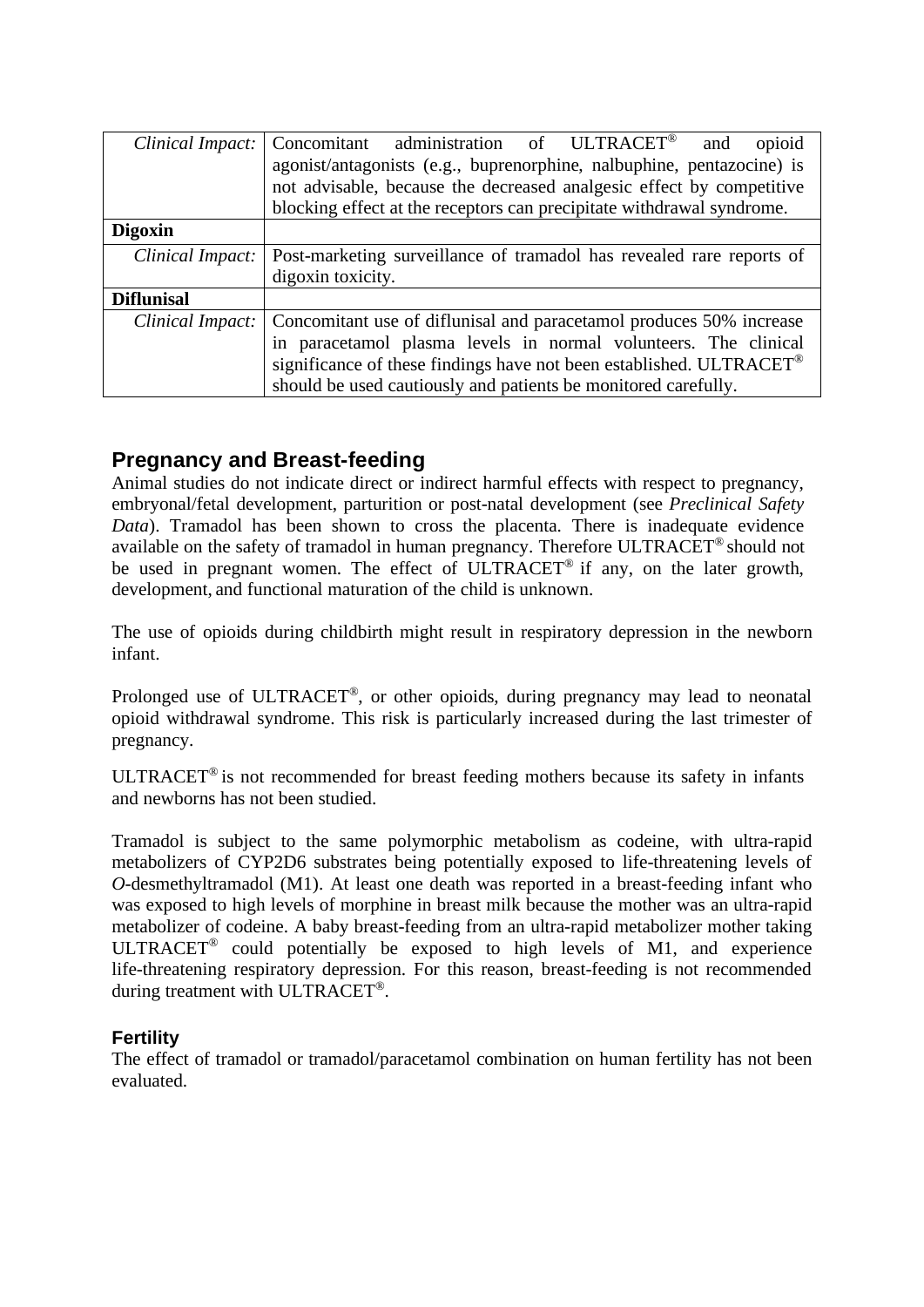## **Effects on Ability to Drive and Use Machines**

Even when used according to instructions, ULTRACET® may impair mental or physical abilities required for the performance of potentially hazardous tasks such as driving a car or operating machinery.

## **Adverse Reactions**

Throughout this section, adverse reactions are presented. Adverse reactions are adverse events that have been considered to be reasonably causally associated with the use of tramadol hydrochloride/paracetamol based on a comprehensive assessment of the available adverse event information. A causal relationship with tramadol hydrochloride/paracetamol cannot be reliably established in individual cases. Further, because clinical trials are conducted under widely varying conditions, adverse reaction rates observed in the clinical trials of a drug cannot be directly compared with rates in the clinical trials of another drug and may not reflect the rates observed in clinical practice.

## **Clinical trial data**

The safety of ULTRACET<sup>®</sup> was evaluated in 3,175 patients, 16 to 90 years of age, who participated in a total of 21 clinical trials of which 20 were double-blind, controlled (i.e., placebo or active, or both) and 1 was open-label with no control group. These 20 doubleblind, controlled trials comprised 11 multiple-dose and 9 single-dose. The duration of treatment ranged from one dose to up to 23 months. All patients received at least one dose of ULTRACET<sup>®</sup> and provided safety data.

## *Placebo-controlled double-blind data – adverse reactions reported at* ≥*1% incidence*

Sixteen of the 21 clinical trials were double-blind, placebo-controlled trials with a duration of treatment ranging from one dose to 91 days. Adverse reactions determined from all 21 clinical trials and reported in the 16 double-blind placebo controlled clinical trials for  $\geq$ 1% of ULTRACET<sup>TM</sup>-treated patients (N=1,669) and with an incidence greater than the rate in placebo-treated patients  $(N=1,531)$ , are shown in Table 2. The most commonly occurring adverse reactions from the 16 placebo-controlled trials (>5% of patients) were nausea, dizziness, vomiting, headache, somnolence, and constipation.

**Table 2. Adverse Reactions Reported by ≥1% of ULTRACET®-treated Patients and With an Incidence Greater Than Placebo in 16 Double-blind, Placebo-controlled Clinical Trials of ULTRACET®**

|                                           | <b>ULTRACET®</b><br>$\frac{0}{0}$<br>$(N=1,669)$ | <b>Placebo</b><br>$\frac{0}{0}$<br>$(N=1,531)$ |
|-------------------------------------------|--------------------------------------------------|------------------------------------------------|
| <b>Metabolism and nutrition disorders</b> |                                                  |                                                |
| Decreased appetite                        | 1.4                                              | 0.3                                            |
| <b>Psychiatric disorders</b>              |                                                  |                                                |
| Insomnia                                  | 2.0                                              | $1.0\,$                                        |
| Nervous system disorders                  |                                                  |                                                |
| <b>Dizziness</b>                          | 9.5                                              | 3.3                                            |
| Headache                                  | 8.1                                              | 7.5                                            |
| Somnolence                                | 7.3                                              | 2.2                                            |
| <b>Gastrointestinal disorders</b>         |                                                  |                                                |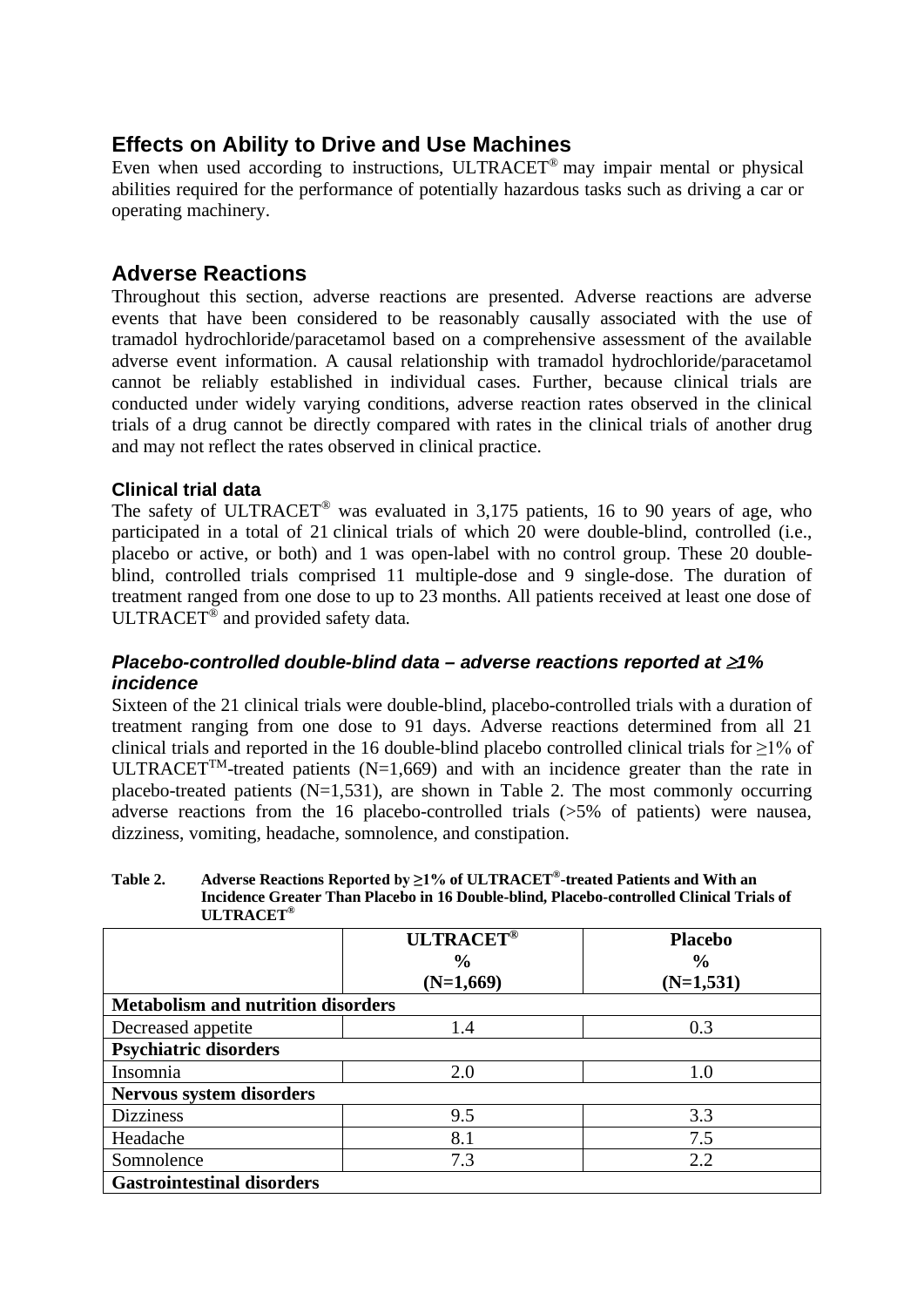| Nausea                                               | 17.7 | 7.9 |
|------------------------------------------------------|------|-----|
| Vomiting                                             | 8.5  | 3.9 |
| Constipation                                         | 6.8  | 2.6 |
| Dry mouth                                            | 3.2  | 0.5 |
| Diarrhea                                             | 2.2  | 1.8 |
| Dyspepsia                                            | 1.4  | 1.0 |
| Abdominal pain                                       | 1.4  | 1.0 |
| Skin and subcutaneous tissue disorders               |      |     |
| Pruritus                                             | 3.7  | 0.8 |
| Hyperhidrosis                                        | 2.3  | 0.4 |
| General disorders and administration site conditions |      |     |
| Fatigue                                              | 2.9  | 0.9 |

### *Placebo-controlled, comparator-controlled, and open-label clinical trial data – adverse reactions reported by ≥1% of ULTRACET®-treated patients*

Adverse reactions not reported in Table 2 that were reported by  $\geq 1\%$  of ULTRACET<sup>®</sup>-treated patients (N=3,175) in the 21 clinical trials of ULTRACET<sup>®</sup> are shown in Table 3. All patients received at least one dose of ULTRACET® and provided safety data.

**Table 3. Adverse Reactions Reported by ≥1% of ULTRACETTM-treated Patients in 21 Clinical Trials of ULTRACET® that are not Listed in Table 2**

| <b>System Organ Class</b>              | <b>ULTRACET®</b> |
|----------------------------------------|------------------|
|                                        | $\frac{0}{0}$    |
| <b>Adverse Reaction</b>                | $(N=3,175)$      |
| <b>Psychiatric disorders</b>           |                  |
| Depression                             | 1.2              |
| <b>Vascular disorders</b>              |                  |
| Hot flush                              | 1.0              |
| <b>Gastrointestinal disorders</b>      |                  |
| Abdominal discomfort                   | 1.5              |
| Flatulence                             | 11               |
| Skin and subcutaneous tissue disorders |                  |
| Rash                                   | 1.6              |

# *Placebo-controlled, comparator-controlled, and open-label study data – adverse reactions reported at <1% incidence of ULTRACET®-treated patients*

Adverse reactions not reported above, which were reported by  $\langle 1\% \rangle$  of ULTRACET<sup>®</sup>-treated patients (N=3,175) in the above clinical trial dataset are shown in Table 4.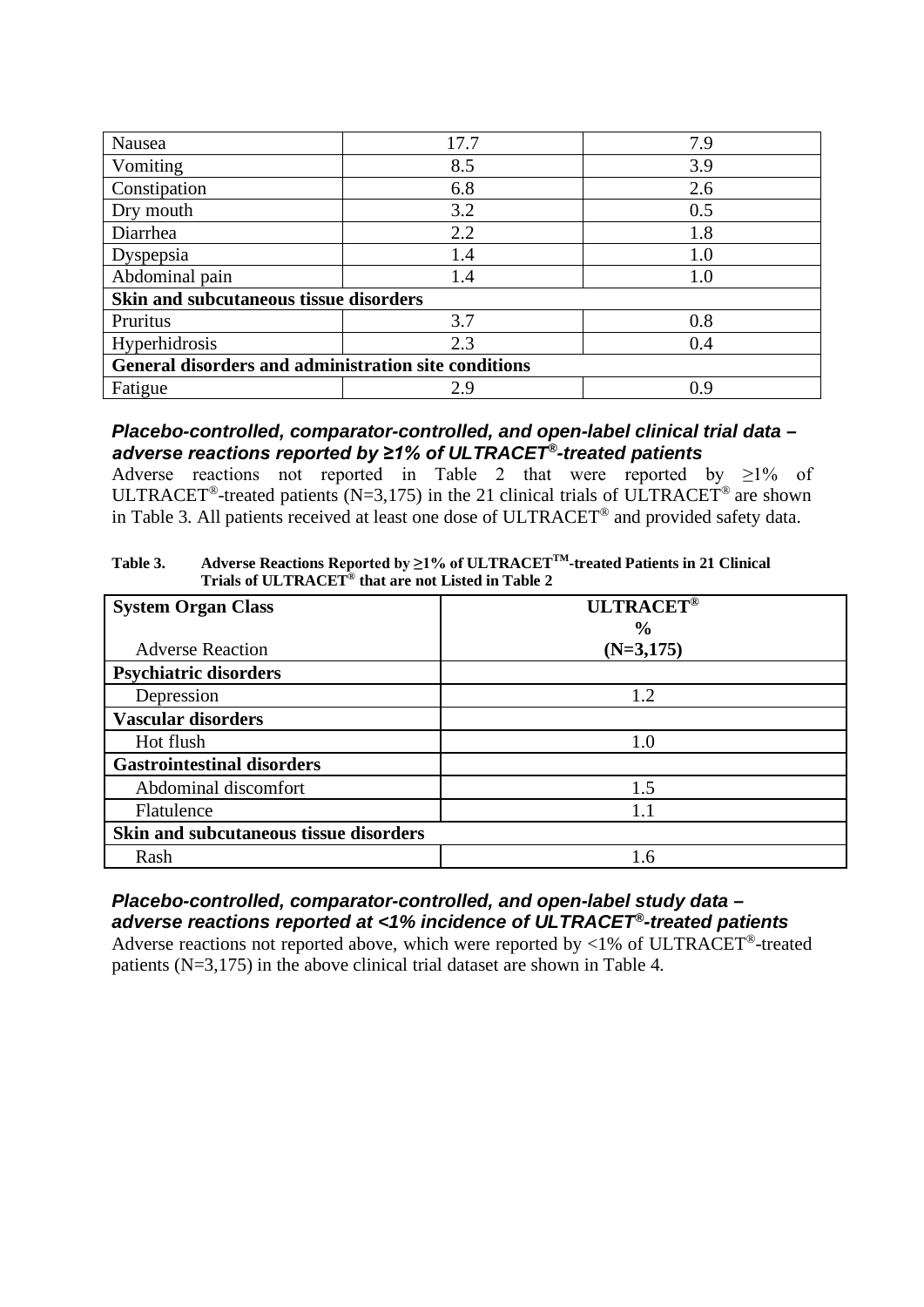| <b>System Organ Class</b>                 | <b>ULTRACET®</b> |  |
|-------------------------------------------|------------------|--|
| <b>Adverse Reaction</b>                   | $\frac{6}{9}$    |  |
|                                           | $(N=3,175)$      |  |
| <b>Immune system disorders</b>            |                  |  |
| Urticaria                                 | 0.31             |  |
| Hypersensitivity                          | 0.19             |  |
| <b>Metabolism and nutrition disorders</b> |                  |  |
| Hypoglycemia                              | 0.06             |  |
| <b>Psychiatric disorders</b>              |                  |  |
| Anxiety                                   | 0.88             |  |
| Nervousness                               | 0.79             |  |
| Agitation                                 | 0.41             |  |
| Euphoric mood                             | 0.31             |  |
| Libido decreased                          | 0.31             |  |
| Sleep disorder                            | 0.28             |  |
| Confusional state                         | 0.22             |  |
| Disorientation                            | 0.22             |  |
| Irritability                              | 0.22             |  |
| Abnormal dreams <sup>a</sup>              | 0.38             |  |
| Drug Abuse                                | 0.03             |  |
| Hallucination                             | 0.03             |  |
| Withdrawal syndrome                       | 0.03             |  |
| Nervous system disorders                  |                  |  |
| Migraine                                  | 0.82             |  |
| Lethargy                                  | 0.76             |  |
| Hypoesthesia                              | 0.69             |  |
| Tremor                                    | 0.60             |  |
| Paresthesia                               | 0.47             |  |
| Disturbance in attention                  | 0.28             |  |
| Syncope                                   | 0.28             |  |
| Memory impairment                         | 0.25             |  |
| Psychomotor hyperactivity                 | 0.19             |  |
| Sedation                                  | 0.16             |  |
| Amnesia                                   | 0.09             |  |
| Cognitive disorder                        | 0.03             |  |
| Seizure                                   | 0.03             |  |
| <b>Eye disorders</b>                      |                  |  |
| Vision blurred                            | 0.35             |  |
| Visual impairment                         | 0.16             |  |
| <b>Miosis</b>                             | 0.03             |  |
| Ear and labyrinth disorders               |                  |  |
| Vertigo                                   | 0.66             |  |
| <b>Tinnitus</b>                           | 0.63             |  |
| Ear discomfort                            | 0.16             |  |
| <b>Cardiac disorders</b>                  |                  |  |
| Palpitations                              | 0.31             |  |
| Tachycardia                               | 0.13             |  |
| <b>Vascular disorders</b>                 |                  |  |

| Table 4. | Adverse Reactions Reported by <1% of ULTRACET®-treated Patients in 21 Clinical Trials |
|----------|---------------------------------------------------------------------------------------|
|          | of ULTRACET®                                                                          |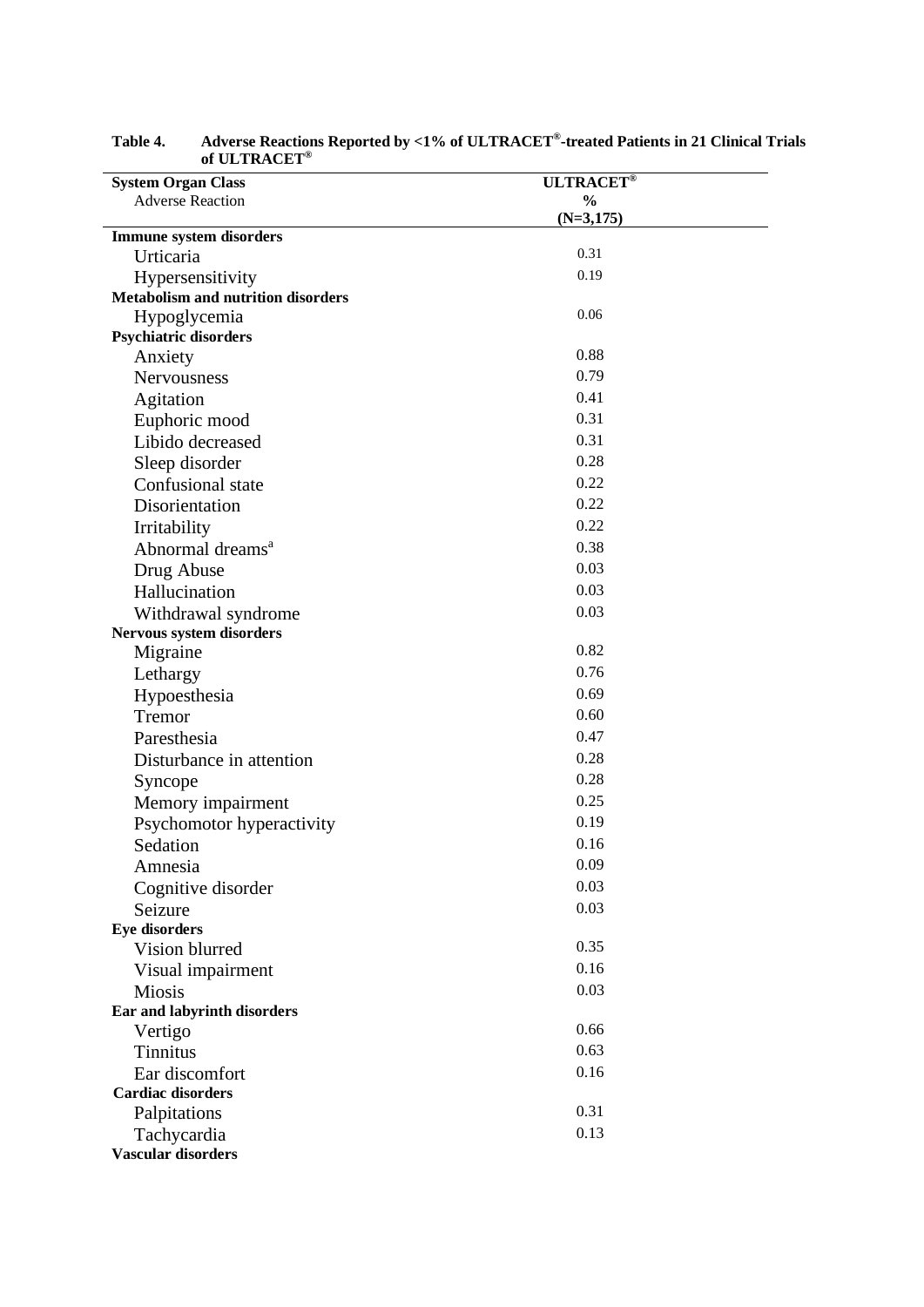| <b>System Organ Class</b>                                                                                                              | <b>ULTRACET®</b> |
|----------------------------------------------------------------------------------------------------------------------------------------|------------------|
| <b>Adverse Reaction</b>                                                                                                                | $\frac{0}{0}$    |
|                                                                                                                                        | $(N=3,175)$      |
| Hypertension                                                                                                                           | 0.91             |
| Hypotension                                                                                                                            | 0.06             |
| Respiratory, thoracic, and mediastinal                                                                                                 |                  |
| disorders                                                                                                                              |                  |
| Dyspnea                                                                                                                                | 0.44             |
| Dry throat                                                                                                                             | 0.16             |
| <b>Hepatobiliary disorders</b>                                                                                                         |                  |
| Hepatic enzyme increased <sup>b</sup>                                                                                                  | 0.41             |
| Skin and subcutaneous tissue disorders                                                                                                 |                  |
| Pruritus generalized                                                                                                                   | 0.76             |
| Cold sweat                                                                                                                             | 0.22             |
| <b>Renal and urinary disorders</b>                                                                                                     |                  |
| Micturition disorder <sup>c</sup>                                                                                                      | 0.85             |
| Reproductive system and breast disorders                                                                                               |                  |
| Erectile dysfunction                                                                                                                   | 0.38             |
| General disorders and administration site                                                                                              |                  |
| conditions                                                                                                                             |                  |
| Asthenia                                                                                                                               | 0.94             |
| Chest pain                                                                                                                             | 0.50             |
| Feeling abnormal                                                                                                                       | 0.47             |
| Chills                                                                                                                                 | 0.25             |
| Chest discomfort                                                                                                                       | 0.22             |
| Malaise                                                                                                                                | 0.22             |
| Drug withdrawal syndrome                                                                                                               | 0.19             |
| <b>Thirst</b>                                                                                                                          | 0.19             |
| Feeling jittery                                                                                                                        | 0.13             |
| Feeling hot                                                                                                                            | 0.09             |
| <b>Investigations</b>                                                                                                                  |                  |
| Weight decreased                                                                                                                       | 0.50             |
| Blood creatinine increased<br>Abnormal dreams may include the following adverse events as applicable; nightmare and/or abnormal dreams | 0.13             |

<sup>a</sup> Abnormal dreams may include the following adverse events as applicable: nightmare and/or abnormal dreams

<sup>b</sup> Hepatic enzyme increased may include the following adverse events as applicable: alanine aminotransferase increased, aspartate aminotransferase increased, hepatic enzyme increased, alanine aminotransferase abnormal, and/or hepatic enzyme abnormal

<sup>c</sup> Micturition disorder may include the following adverse events as applicable: dysuria, urinary retention, urinary hesitation, and/or micturition frequency decreased

## *Adverse reactions reported with tramadol only*

Table 5 lists the adverse reactions relating to the active moiety, tramadol, that were identified in clinical trials and/or postmarketing experience with tramadol but were not reported by any ULTRACET®-treated patients in the ULTRACET® clinical trials.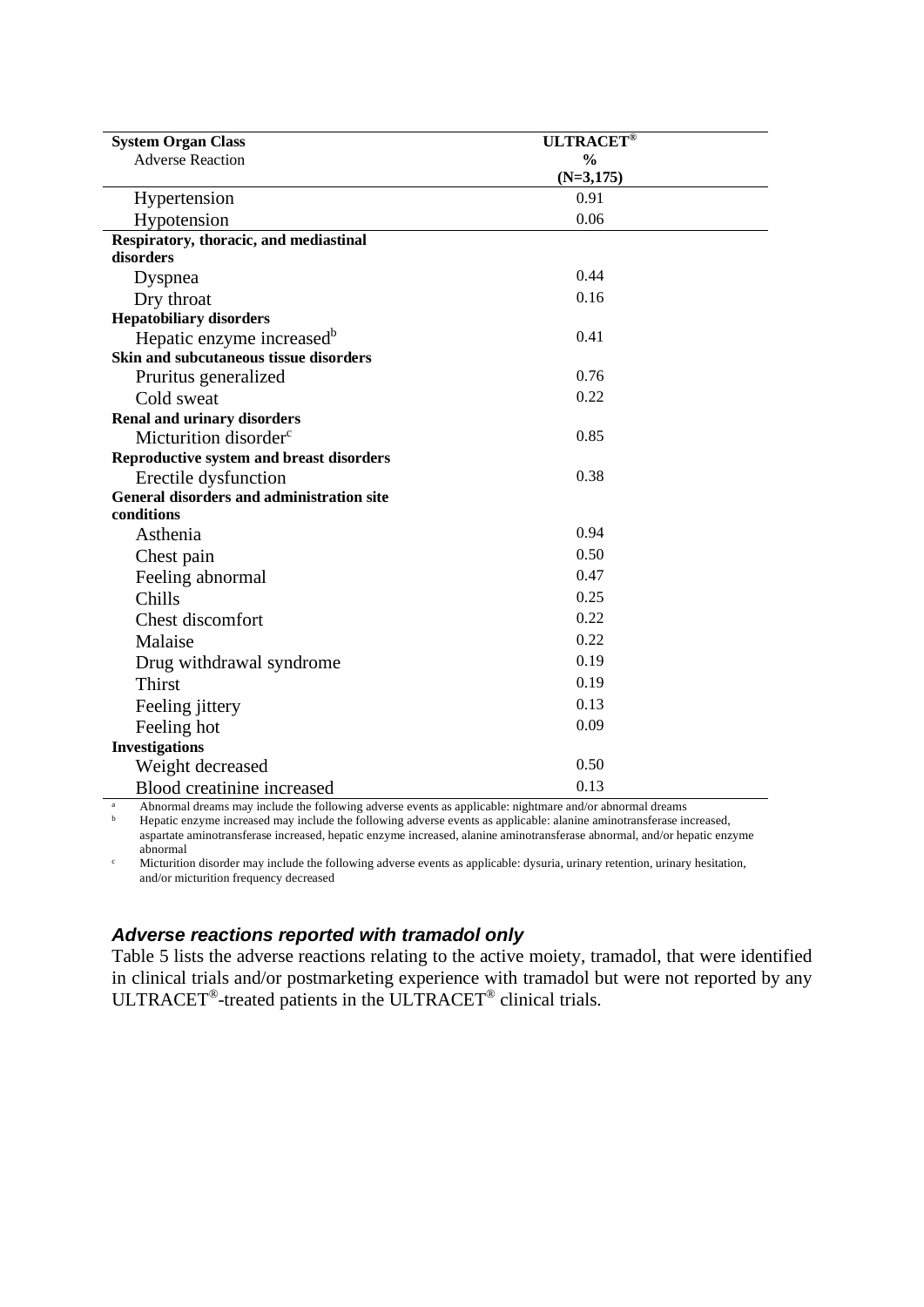| 1 ramadol                                            |
|------------------------------------------------------|
| <b>System Organ Class</b>                            |
| <b>Adverse Reaction</b>                              |
| <b>Immune system disorders</b>                       |
| Anaphylactic reaction                                |
| Stevens-Johnson syndrome                             |
| Toxic epidermal necrolysis                           |
| <b>Psychiatric disorders</b>                         |
| Affect lability                                      |
| Delirium                                             |
| Suicidal ideation                                    |
| Nervous system disorders                             |
| Hypertonia                                           |
| Movement disorder                                    |
| Serotonin syndrome                                   |
| Speech disorder                                      |
| <b>Eye disorders</b>                                 |
| Mydriasis                                            |
| <b>Vascular disorders</b>                            |
| Orthostatic hypotension                              |
| <b>Hepatobiliary disorders</b>                       |
| Hepatitis                                            |
| General disorders and administration site conditions |
| Gait disturbance                                     |
| <b>Investigations</b>                                |
| Prothrombin time prolonged                           |

#### **Table 5. Adverse Reactions Identified in Clinical Trials and/or Postmarketing Experience With Tramadol**

## **Postmarketing data**

In addition to the adverse reactions reported during clinical trials and listed above, the following adverse reactions have been reported during postmarketing experience (Table 6). The frequencies are provided according to the following convention:

| Very common | >1/10                                         |
|-------------|-----------------------------------------------|
| Common      | $>1/100$ and $<1/10$                          |
| Uncommon    | $>1/1000$ and $<1/100$                        |
| Rare        | $>1/10000$ and $<1/1000$                      |
| Very rare   | <1/10000                                      |
| Not known   | (cannot be estimated from the available data) |

In Table 6, adverse reactions are presented by frequency category based on spontaneous reporting rates.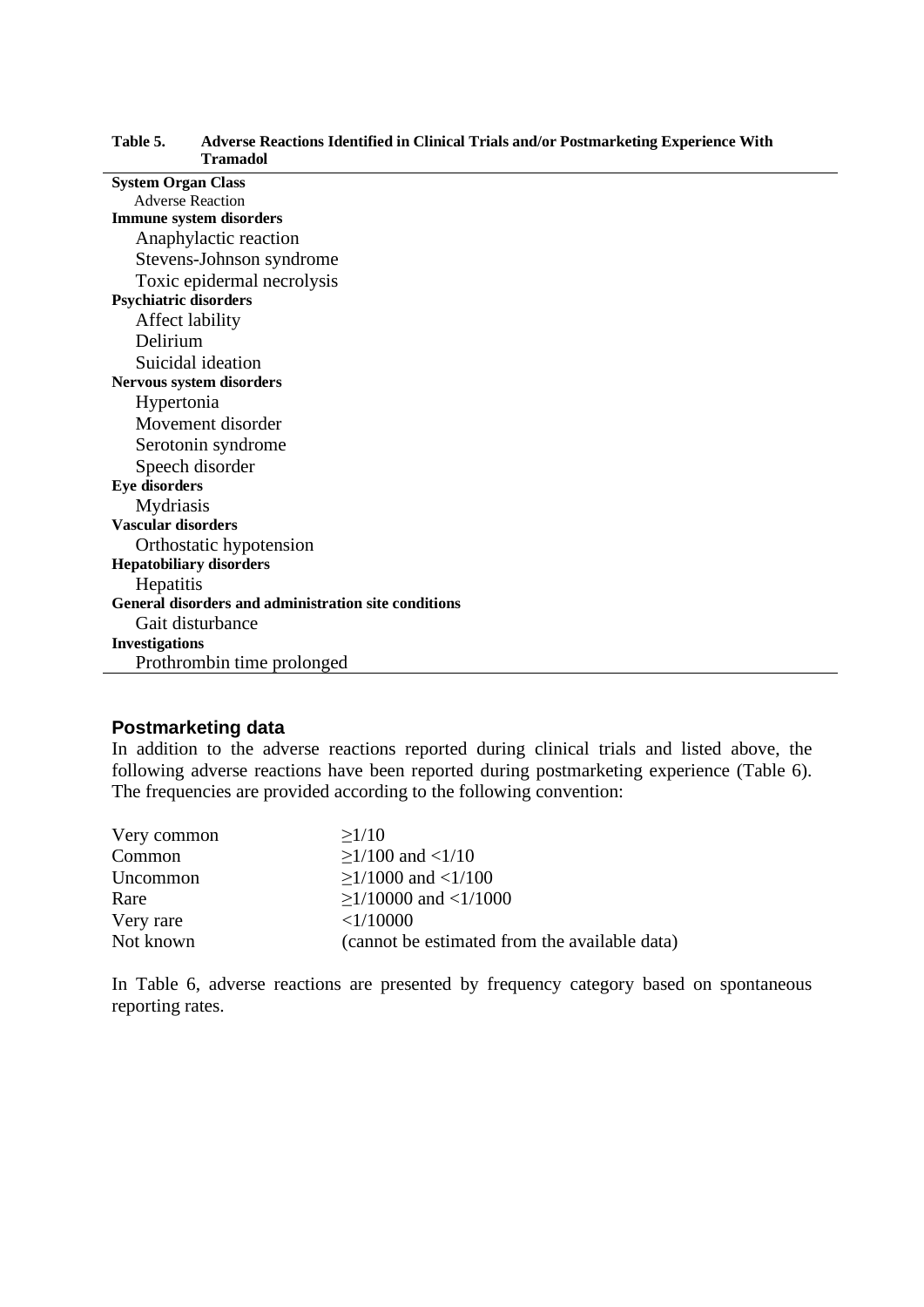#### **Table 6. Adverse Reactions Identified During Postmarketing Experience with ULTRACET® by Frequency Category Estimated from Spontaneous Reporting Rates**

#### **System Organ Class**

*Frequency*: Adverse Reaction

#### **Metabolism and nutrition disorders**

*Not known,* Hyponatremia/syndrome of inappropriate antidiuretic hormone

#### **Immune system disorders**

*Very rare,* Fixed eruption

## **Overdose**

### **Accidental ingestion**

Accidental ingestion of tramadol can result in respiratory depression and seizures due to an overdose of tramadol. Respiratory depression and seizures have been reported in a child following ingestion of a single tablet.

Fatalities due to tramadol overdose have also been reported.

### **Symptoms and signs**

ULTRACET® is a combination product. The clinical presentation of overdose may include the signs and symptoms of tramadol toxicity, paracetamol toxicity or both. The initial symptoms of tramadol overdose may include respiratory depression and/or seizures. The initial symptoms seen within the first 24 hours following a paracetamol overdose may include: gastrointestinal irritability, anorexia, nausea, vomiting, malaise, pallor and diaphoresis. Clinical and laboratory evidence of hepatic toxicity may not be apparent until 48 to 72 hours post-ingestion.

### *Tramadol*

Serious potential consequences of overdosage of the tramadol component are respiratory depression, lethargy, coma, seizure, cardiac arrest and death. In addition, cases of QT prolongation have been reported during overdose.

### *Paracetamol*

Paracetamol in massive overdosage may cause hepatic toxicity in some patients. Early symptoms following a potentially hepatotoxic overdosage may include: gastrointestinal irritability, anorexia, nausea, vomiting, malaise, pallor, and diaphoresis. Clinical and laboratory evidence of hepatic toxicity may not be apparent until 48 to 72 hours postingestion.

### **Treatment**

A single or multiple overdoses with ULTRACET® may be a potentially lethal polydrug overdose, and immediate consultation with a regional poison control center or transfer to a hospital is recommended.

While naloxone will reverse some, but not all, symptoms caused by overdosage with tramadol, the risk of seizures is also increased with naloxone administration. Naloxone is not recommended in treating convulsions, since tramadol-induced convulsions were adversely affected by naloxone in animal experiments. In such cases diazepam should be given intravenously. Hemodialysis or hemofiltration is not expected to be helpful in an overdose because it removes less than 7% of the administered tramadol dose in a 4-hour dialysis period.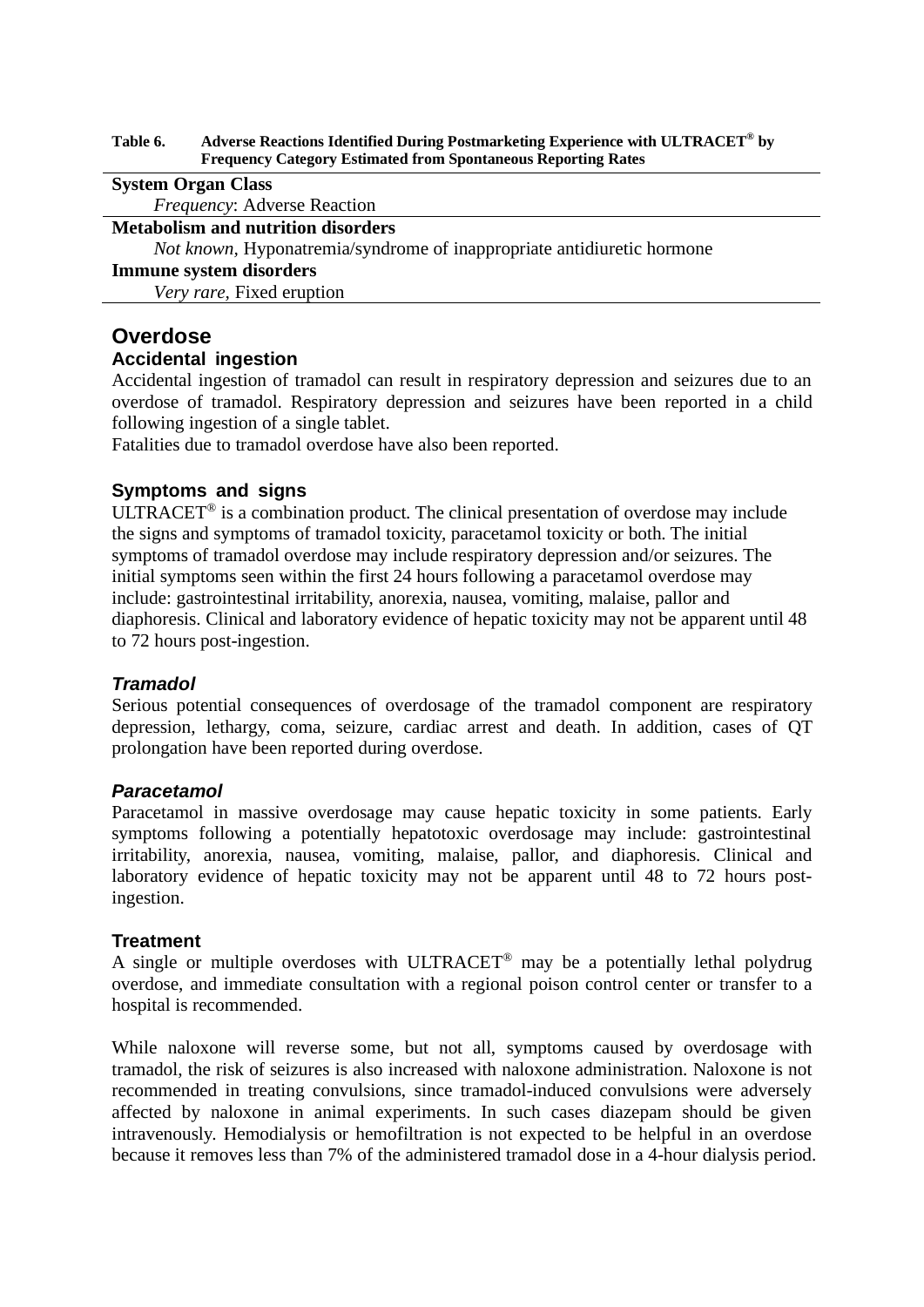In treating an overdosage of ULTRACET®, primary attention should be given to maintaining adequate ventilation along with general supportive treatment. Keep open the respiratory tract (aspiration!); maintain respiration and circulation depending on the symptoms. Because strategies for the management of overdose are continually evolving, it is advisable to contact a poison control center (where available) to determine the latest recommendations for the management of an overdose. Hypotension is usually hypovolemic in etiology and should respond to fluids. Vasopressors and other supportive measures should be employed as indicated. A cuffed endo-tracheal tube should be inserted, when necessary, to provide assisted respiration.

In adults and adolescents, hepatic toxicity may occur following ingestion of  $7.5 - 10$  grams in a period of eight hours or less. Regardless of the quantity of paracetamol reported to have been ingested, the paracetamol antidote n-acetylcysteine should be administered orally or intravenously as soon as possible, if possible within 10 hours after intoxication. Plasma samples to determine paracetamol plasma levels should be taken but results of assays should not be awaited before initiating treatment with n-acetylcysteine.

## **Pharmacological Properties Pharmacodynamic properties**

Pharmacotherapeutic group: Analgesics, Opioids in combination with non-opioid analgesics, ATC code: N02AJ13

Tramadol is a centrally acting opioid analgesic. It is a non-selective pure agonist at opioid receptors with a higher affinity for the  $\mu$  receptor. In addition, tramadol has been shown to inhibit reuptake of norepinephrine and serotonin in vitro, as have some other opioid analgesics. These mechanisms may contribute independently to the overall analgesic profile of tramadol.

Tramadol has an antitussive effect. In contrast to morphine, analgesic doses of tramadol over a wide range have no respiratory depressant effect. Also gastrointestinal motility is not affected. Effects on the cardiovascular system tend to be slight. The potency of tramadol is reported to be 10% - 17% that of morphine. Paracetamol is another centrally acting analgesic. Although the exact site and mechanism of its analgesic action is not clearly defined, paracetamol appears to produce analgesia by elevation of the pain threshold. The potential mechanism may involve inhibition of the nitric oxide pathway mediated by a variety of neurotransmitter receptor including N-methyl-D-aspartate and Substance P.

When evaluated in a standard animal model, the combination of tramadol and paracetamol exhibited a synergistic effect. That is, when tramadol and paracetamol were administered together, significantly less of each drug was needed to produce a given analgesic effect than would be expected if their effects were merely additive. Tramadol reaches peak activity in 2 to 3 hours with a prolonged analgesic effect, so that it's combination with paracetamol, a rapid-onset, short-acting analgesic agent, provides substantial benefit to patients over either component alone.

## **Pharmacokinetic properties** *General*

Tramadol is administered as a racemate and both the [+] and [-] forms of both tramadol and its M1 metabolite are detected in the circulation. Although tramadol is rapidly absorbed after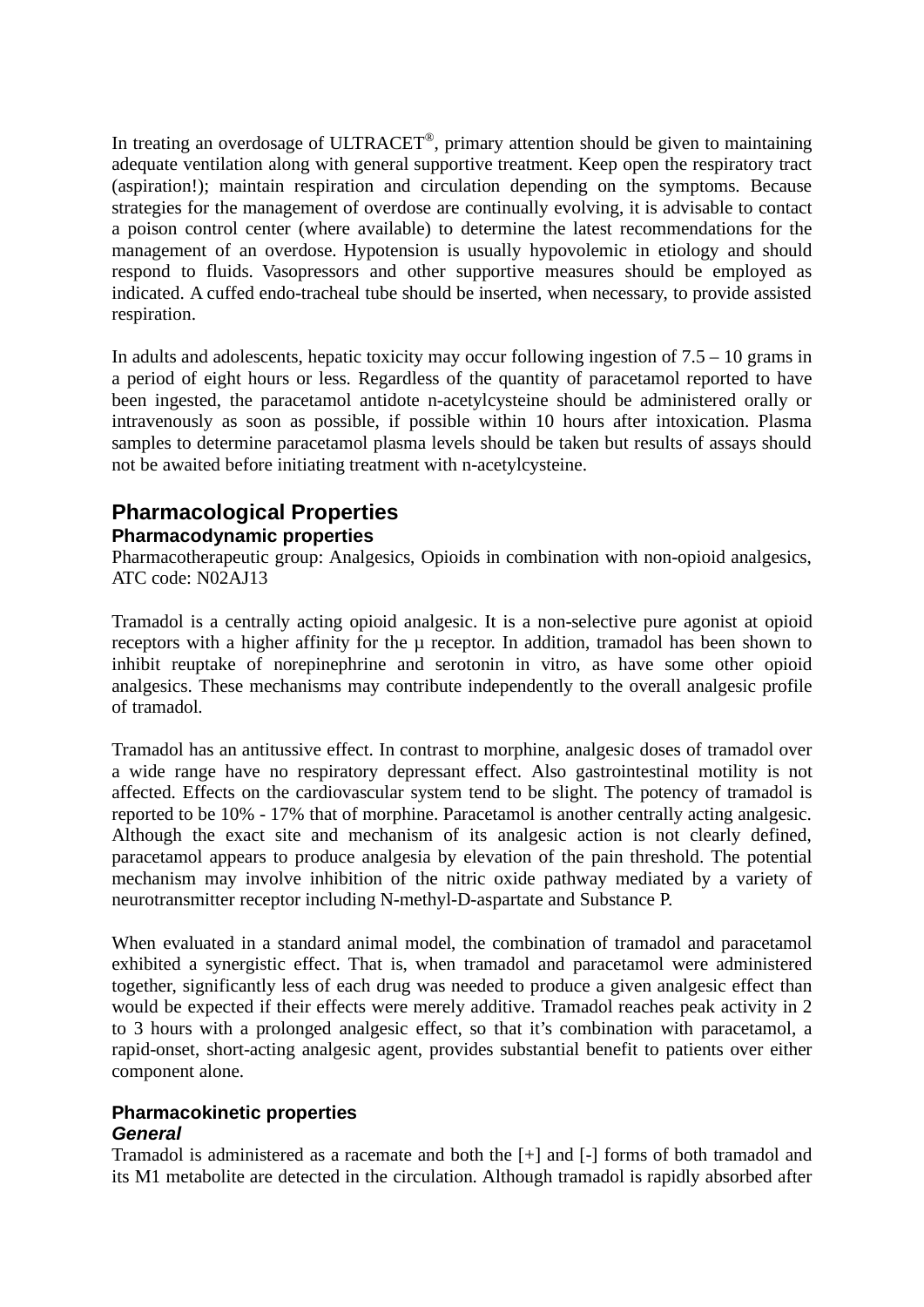administration, it has a slower absorption (and longer half-life), when compared to paracetamol.

After a single oral dose of one Tramadol/Paracetamol combination tablet (37.5 mg/325 mg) peak plasma concentrations of 64.3/55.5 ng/ml [(+)-Tramadol/(-)-Tramadol] and 4.2 µg/ml (Paracetamol) are reached after 1.8h [(+)-Tramadol/(-)-Tramadol] and 0.9h (Paracetamol), respectively. Mean elimination half lives  $t^{1/2}$  are 5.1/4.7 h [(+)-Tramadol/(-)-Tramadol] and 2.5 h (Paracetamol).

Single and multiple oral dose pharmacokinetic studies of ULTRACET® in volunteers showed no significant drug interactions between tramadol and paracetamol.

### *Absorption*

Racemic tramadol is rapidly and almost completely absorbed after oral administration. The mean absolute bioavailability of a single 100mg oral dose is approximately 75%. With multiple dosing, bioavailability increases to approximately 90%.

Oral absorption of paracetamol following administration of ULTRACET<sup>®</sup> is rapid and almost complete and occurs primarily in the small intestine. Peak plasma concentrations of paracetamol occur within 1 hour and are not affected by co-administration with tramadol.

### *Food Effects*

When ULTRACET<sup>®</sup> was administered with food, the time to peak plasma concentration was delayed for approximately 35 minutes for tramadol and almost one hour for paracetamol. However, peak plasma concentration or the extent of absorption of either tramadol or paracetamol were not affected. The clinical significance of this difference is unknown.

### *Metabolism*

Plasma concentration profiles for tramadol and its M1 metabolite measured following dosing of ULTRACET® in volunteers showed no significant change compared to dosing with tramadol alone. Tramadol is extensively metabolized after oral administration.

Approximately 30% of the dose is excreted in the urine as unchanged drug, whereas 60% of the dose is excreted as metabolites. Patients who are CYP2D6 ultra-rapid metabolizers may convert tramadol to its active metabolite (M1) more rapidly and completely than other patients (see *Warnings and Precautions- CYP2D6 ultra-rapid metabolism of tramadol*). The prevalence of this CYP2D6 genotype varies by population and has been reported in literature to range from 1% to 10% in African Americans, Caucasian Americans, Asians and Europeans (including specific studies in Greeks, Hungarians and Northern Europeans) to as high as 29% in African/Ethiopians.

Paracetamol is primarily metabolized in the liver by first-order kinetics and involves as principal separate pathways:

- conjugation with glucuronide;
- conjugation with sulfate; and
- oxidation via the cytochrome, P450-dependent, mixed-function oxidase enzyme pathway.

## *Elimination*

Tramadol and its metabolites are eliminated primarily by the kidney.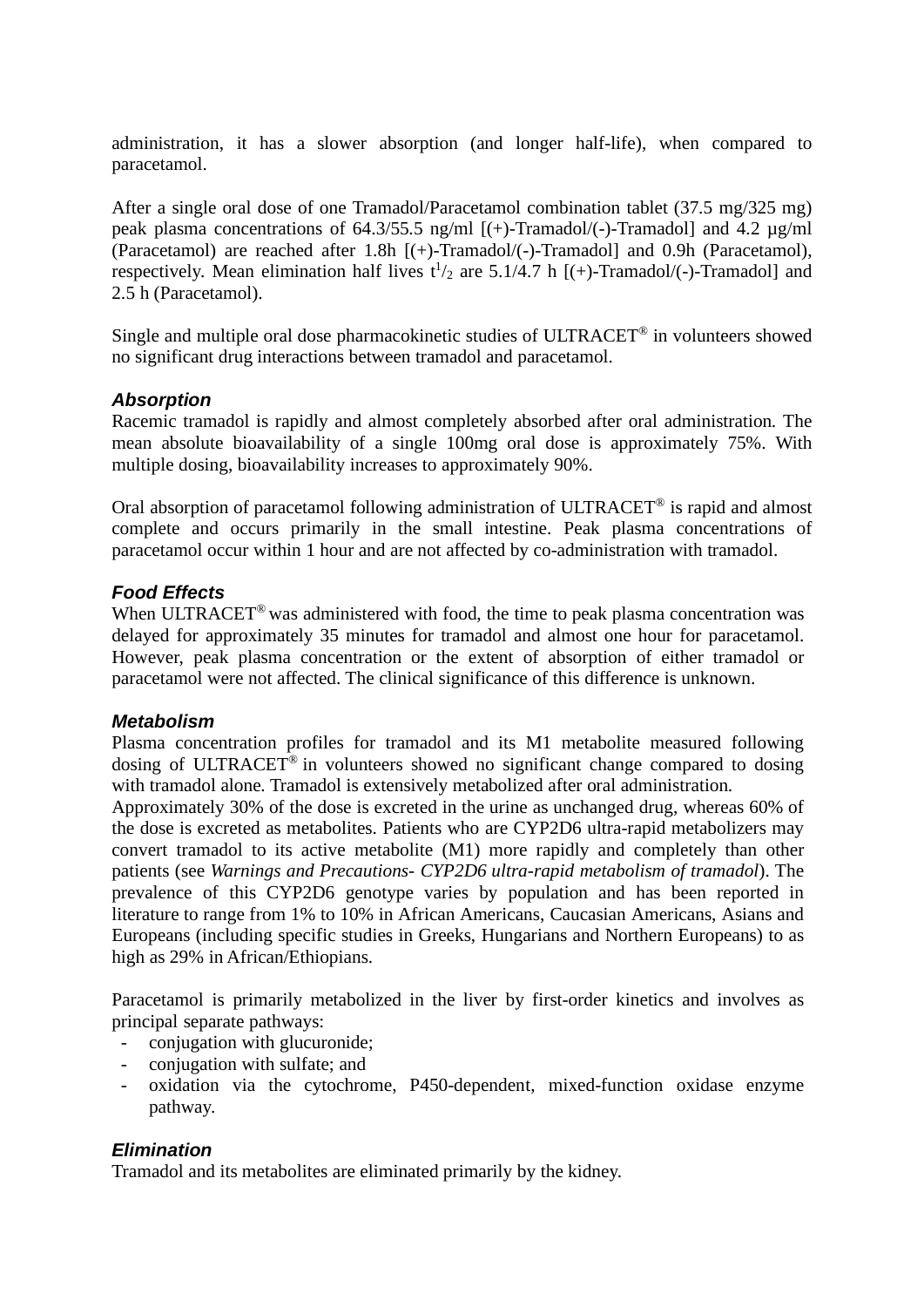The half-life of paracetamol is about 2 to 3 hours in adults. It is somewhat shorter in children and somewhat longer in neonates and in cirrhotic patients. Paracetamol is eliminated from the body primarily by formation of glucuronide and sulfate conjugates in a dose-dependent manner. Less than 9% of paracetamol is excreted unchanged in the urine.

# **NON-CLINICAL INFORMATION Preclinical Safety Data**

## **Tramadol/Paracetamol Combination**

There are no animal or laboratory studies on the combination product (tramadol and paracetamol) to evaluate carcinogenesis, mutagenesis, or impairment of fertility.

No drug-related teratogenic effects were observed in the progeny of rats treated orally with the combination of tramadol and paracetamol. The tramadol/paracetamol combination product was shown to be embryotoxic and fetotoxic in rats at a maternally toxic dose (50/434 mg/kg tramadol/paracetamol) 8.3 times the maximum human dose but was not teratogenic at this dose level. Embryo and fetal toxicity consisted of decreased fetal weights and increased supernumerary ribs. Lower and less severe maternally toxic dosages (10/87 and 25/217 mg/kg tramadol/paracetamol) did not produce embryo or fetal toxicity.

### **Carcinogenicity/Mutagenicity**

A slight but statistically significant increase in two common murine tumors, pulmonary and hepatic, was observed in a mouse carcinogenicity study with tramadol, particularly in aged mice (dosing orally up to 30 mg/kg for approximately two years, although the study was not done with the Maximum Tolerated Dose). This finding is not believed to suggest risk in humans. No such finding occurred in a rat carcinogenicity study.

Various animal bioassays on a weight-of-evidence basis have demonstrated no evidence of carcinogenic potential for paracetamol.

Tramadol was not mutagenic in the following assays: Ames Salmonella miscrosomal activation test, CHO/HPRT mammalian cell assay, mouse lymphoma assay (in the absence of metabolic activation), dominant lethal mutation tests in mice, chromosome aberration test in Chinese hamsters, and bone marrow micronucleus tests in mice and Chinese hamsters.

Weakly mutagenic results occurred in the presence of metabolic activation in the mouse lymphoma assay and micronucleus test in rats. Overall, the weight of evidence from these tests indicates that tramadol does not pose a genotoxic risk to humans.

Paracetamol has been found to have no mutagenic potential using the Ames Salmonella – Microsomal Activation Test, the Basic test on Drosophila germ cells, and the Micronucleus test on mouse bone marrow.

### **Impairment of Fertility/Effect on Reproduction**

No effects on fertility were observed for tramadol at oral dose levels up to 50mg/kg in male rats and 75mg/kg in female rats.

Tramadol was evaluated in peri- and post-natal studies in rats. Progeny of rats receiving oral (gavage) dose levels of 50 mg/kg or greater had decreased weights, and pup survival was decreased early in lactation at 80mg/kg (6 to 10 times the maximum human dose). No toxicity was observed for progeny of rats receiving 8, 10, 20, 25 and 40 mg/kg. Maternal toxicity was observed at all dose levels of tramadol in this duty, but the effects on progeny were evident only at higher dose levels where maternal toxicity was more severe.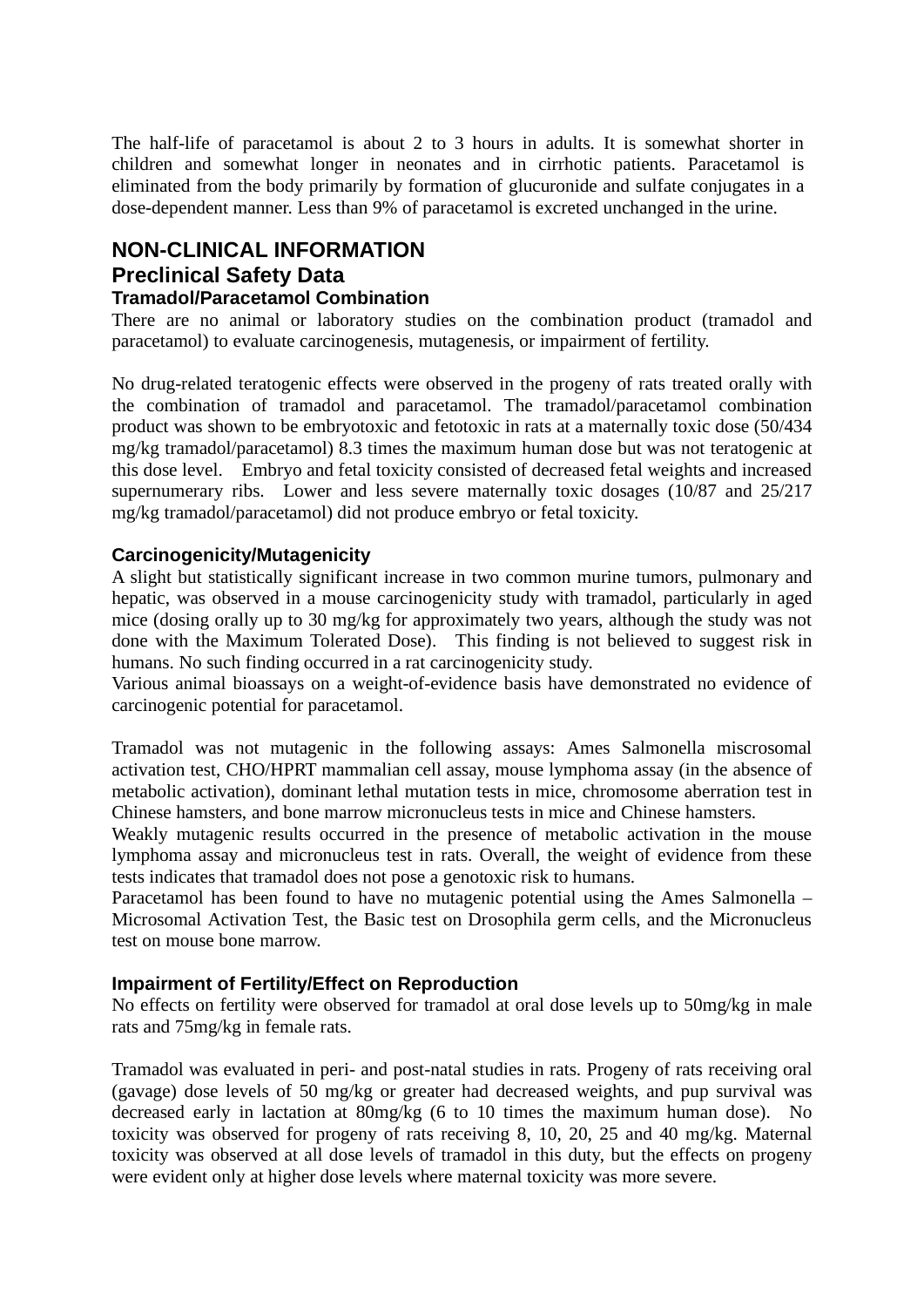There was no effect on pregnancy or offspring when paracetamol alone was given at dose levels of 600 mg/kg/day in the diet of male rats for 60 days prior to mating and to female rats from 14 days before mating to the end of pregnancy. An oral dose of 600mg/kg/day produced no teratogenicity or embryotoxicity when given from days 6 through 15 of pregnancy. When paracetamol was given from day 16 of pregnancy through a 3-week lactation period, no deleterious effect was noted on pregnancy rate or on percent of live births, but a decrease in body weight gain and survival rate was noted among offspring of drug-treated females. In another study, paracetamol 250mg/kg/day did not affect fetal length or weight, incidence of resorptions, or placental weight.

## **PHARMACEUTICAL INFORMATION List of excipients**

Carnauba wax Hypromellose Iron oxide Magnesium stearate Maize starch Polyethylene glycol Polysorbate 80 Powdered cellulose Pregelatinized starch Sodium starch glycolate Titanium dioxide

## **Incompatibilities**

Not applicable.

## **Shelf-Life**

Observe expiry date on outer pack

## **Storage Conditions**

Store at room temperature not above  $25^{\circ}$ C in the original package. Keep out of reach of children.

Because of the risks associated with accidental ingestion, misuse, and abuse, advise patients to store ULTRACET® securely, in a location not accessible by others.

## **Nature and Contents of Container**

ULTRACET® tablets are packaged in blisters of standard PVC with aluminium foil backing, polypropylene with aluminium foil backing and polypropylene with polypropylene backing. Each blister contains one tablet. Packs sizes available are 2, 10, and multiples of 10 up to 60 tablets per pack (however, not all pack sizes listed may be marketed).

## **Instructions for Use and Handling and Disposal**

Any unused ULTRACET<sup>®</sup> should be disposed of in accordance with local requirements.